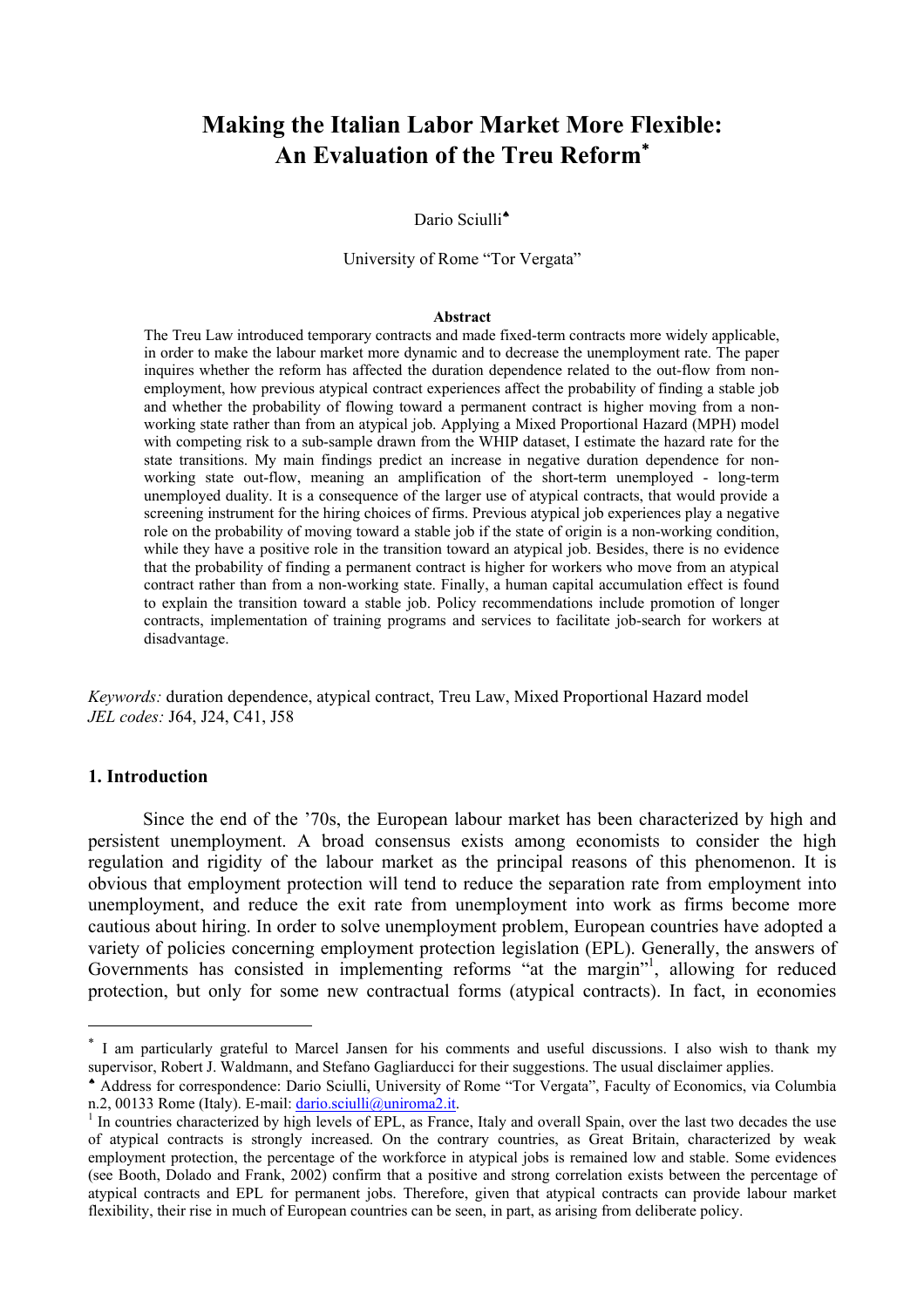where permanent workers have high levels of employment protection, atypical contracts (i.e. fixedterm contracts, temporary contracts, etc.) can provide a mechanism enhancing labour market flexibility, since firms can adjust their workforce by varying the number of atypical workers, characterized by lower firing costs. Flexibility policies made the European labour markets more dynamic in terms of higher inflows and outflows between unemployment and employment, but an unclear effect arose with regard to aggregate unemployment rate. Besides, these policies have also affected other dimensions of the labour market, but macroeconomic evidences and growing numbers of analysis do not provide univocal results (see Dolado, Garcia-Serrano and Jimeno, 2002, for a survey).

 Spain is a good documented example of this phenomenon; the introduction of temporary contracts goes back to 1984 and the use of these contractual forms has increased during the last twenty years. Today more than thirty percent of the contracts existing in Spain are temporary contracts, and about ninety percent of the new contracts stipulated are of the non-permanent type. The effects on the unemployment rate were not univocal, but a more dynamic labour market has developed with an increase of gross flows between unemployment and employment (cfr. Güell). However, the introduction of fixed-term contracts has generated some effects on other dimensions of the labour market. For example, Maia Güell (2003) shows that these reforms have increased the duration dependence for unemployment spells, creating increased duality between short-term unemployed (STU) and long-term unemployed (LTU). As shown by Blanchard and Diamond (1994), if firms rank unemployed workers and hire those with the shortest spells of unemployment, then the exit rate from unemployment is a decreasing function of duration. Moreover to the extent that firms do not hire randomly, it is quite possible that duration dependence of unemployment might have increased after the introduction of temporary contracts. Furthermore, as showed by Maia Güell (2003) considering an extreme situation in which only certain key individual characteristics (e.g. age, gender, qualification, etc.) make unemployed workers more likely to be reemployed. An analogous ranking model based on characteristics maintain these advantages, they continue to have a higher re-employment probability when they return to unemployment after their temporary contracts finish.

 Another important point here discussed considers the effect of previous atypical contract experiences on the probability of moving toward a stable job. Some studies related to the Spanish labour market, Alba-Ramirez (1998) and Amuedo-Dorantes (2000), show that the probability of obtaining a permanent contract decreases after some previous atypical contracts. On this topic, Maia Güell and Barbara Petrongolo (2006) find that the conversion rate from temporary to permanent contract is rather low and concentrates close to the deadline of the temporary contract. In the context of the European labour market, Zijl, van den Berg and Heyma (2004), van den Berg, Holm and van Ours (2002) and Booth, Francesconi and Frank (2002), show that the temporary contract provides a stepping stone effect toward a permanent job. D'Addio and Rosholm (2005) found that larger contract duration increases the probability of reaching a stable job and decreases job instability.

 In Italy, the introduction of atypical contracts has been the outcome of numerous laws (see table 1) that yet have left the use of these contractual forms at the margin, at least before the introduction of the Treu Law (L. 196/97) and subsequently of the Biagi Law (L. 30/03).

 In this paper I analyze the effects of the introduction of the Treu Law, which was the first attempt to make the Italian labour market more flexible. This reform has introduced temporary contracts (or interim contracts), in addition to some modifications in order to extend and to improve the fixed-term contract regulations (in particular CFL and apprenticeship contracts). The reform has been introduced in years which the Italian labour market was characterized by its highest unemployment rate. Generally, the reform has involved a partial increase of the prevalence of atypical contracts (between 1997 and 1999 the stock of atypical contract has increased by about 20%, see table 2), making the labour market more and contributing to increased employment growth and to a reduced unemployment rate (see table 2). The data show that the number of atypical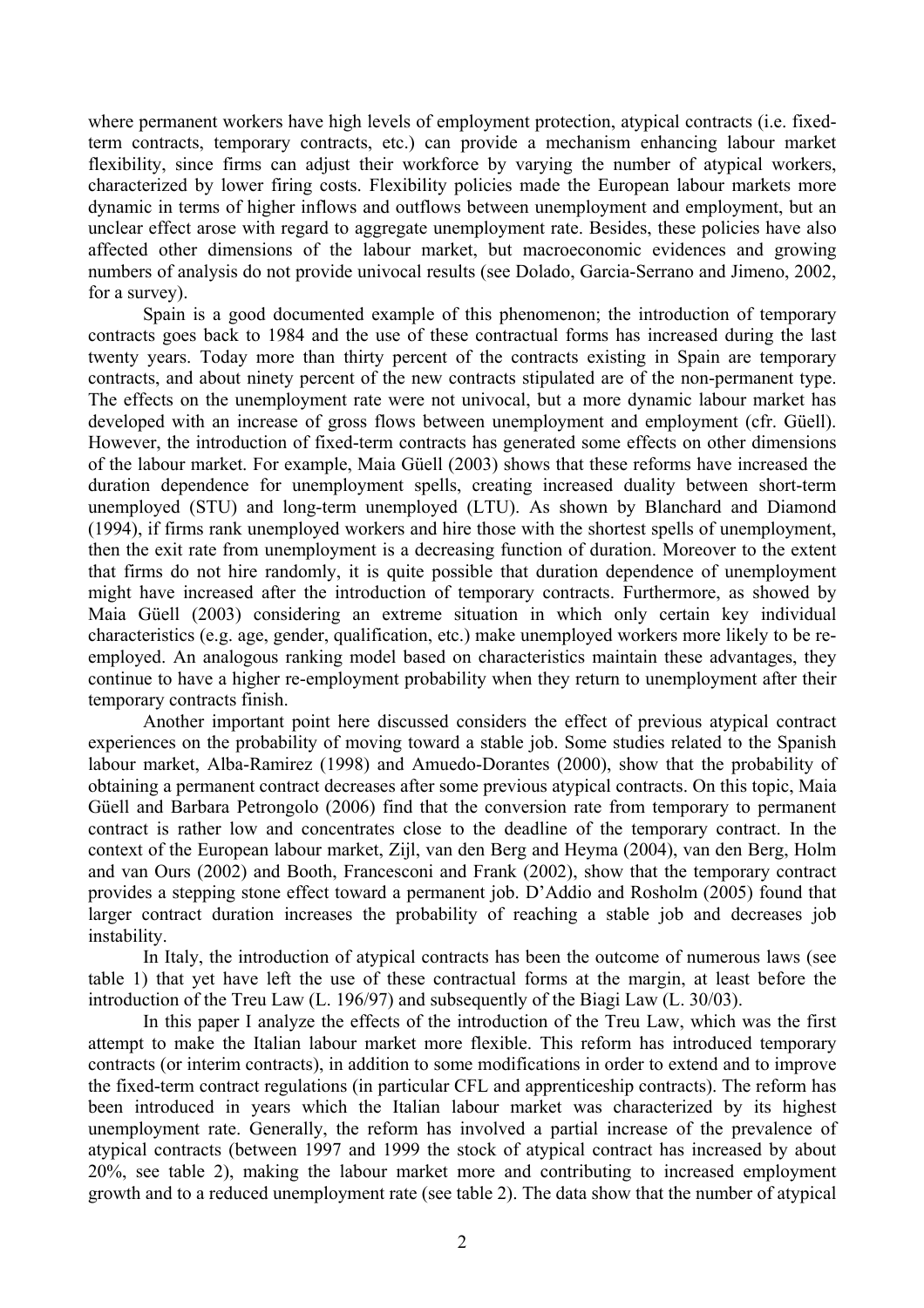contracts has increased by about forty percent, going from twenty to thirty percent of total contracts (table 3).

 The growth of atypical contract opportunities, in addition to the effects on employment growth and on the unemployment rate, can affect other labour market dimensions. In particular, some recent studies, by Gagliarducci (2005) and Ichino, Mealli and Nannicini (2005) on the Italian labour market, show that the atypical contract experiences can affect the probability of reaching a permanent contract. Gagliarducci (2005), in a pre-reform study, shows that the probability of obtaining a permanent contract increases with temporary contract duration, but decreases with the number of temporary contract experiences, especially if interrupted by unemployment spells. In another study, related to the post reform period, conducted using Temporary Work Agencies (TWA) data, Ichino et al. (2005), find that TWA employment creates a "springboard" toward permanent jobs, where the TWA jobs are considered as treatment assignment.

The aim of this paper is to address questions linked to the Italian labour market reform, introduced by the Treu Law. The most interesting aspect of this work depends on the availability of data on pre and post reform period. In particular, here I consider whether:

- 1. Duration dependence related to the non-working spells has changed after the introduction of the Treu Reform;
- 2. Atypical contract episodes in individual work histories affect the probability of obtaining a stable job;
- 3. An atypical contract provides a stepping stone effect toward a permanent contract.

To the best of my knowledge, this is the first attempt to evaluate a reform "at the margin" in the Italian labour market (for example Gagliarducci, 2005, investigate the effect of atypical contracts in the pre-reform period and Ichino et al., 2005, in the post-reform period), and to evaluate changes in duration dependence using panel data (Maia Güell, 2003, uses cross-sectional data). Therefore, the first contribution concerns the effects of the reform on the duration dependence. These effects are directly correlated with the increase of the availability of atypical contracts that is characterized by an increase in both inflows and outflows between unemployment and employment. As anticipated, from a theoretical point of view, I predict an increase of the duration dependence, with consequent amplification of the duality between STU and LTU. In a rigid labour market, with few job opportunities, long-term unemployment may not be an indicator of low productivity. On the contrary, in a more flexible labour market, characterized by more probabilities to find a job, longterm unemployment can be an important signal of low productivity, which firms can use in order to select potential employees. In other words, this would lead to an increase in STU's, and to a reduction in LTU's probability of leaving unemployment. Given these considerations, if the empirical analysis confirms this prediction, we can conclude that the larger use of atypical contracts would provide a screening instrument for the hiring policy of firms. At the same time, we can also conclude that the increased duality between STU and LTU would require specific job policies in order to provide suitable training for unqualified workers.

With respect to the probability of obtaining a stable job, a negative effect is probably played by previous atypical contract experience. In fact, employment in an atypical contract followed by unemployment can be interpreted as an indicator of bad qualities of the worker in the previous job. It follows that direct hiring with a permanent contract is unlikely. More likely, an individual in nonworking state and with previous atypical job experiences will be hired with a new atypical contract so that the firm can test the worker's ability. As anticipated, some previous studies confirm this tendency (see for instance Gagliarducci (2005), Alba-Ramirez (1998) and Amuedo-Dorantes  $(2000)$ ).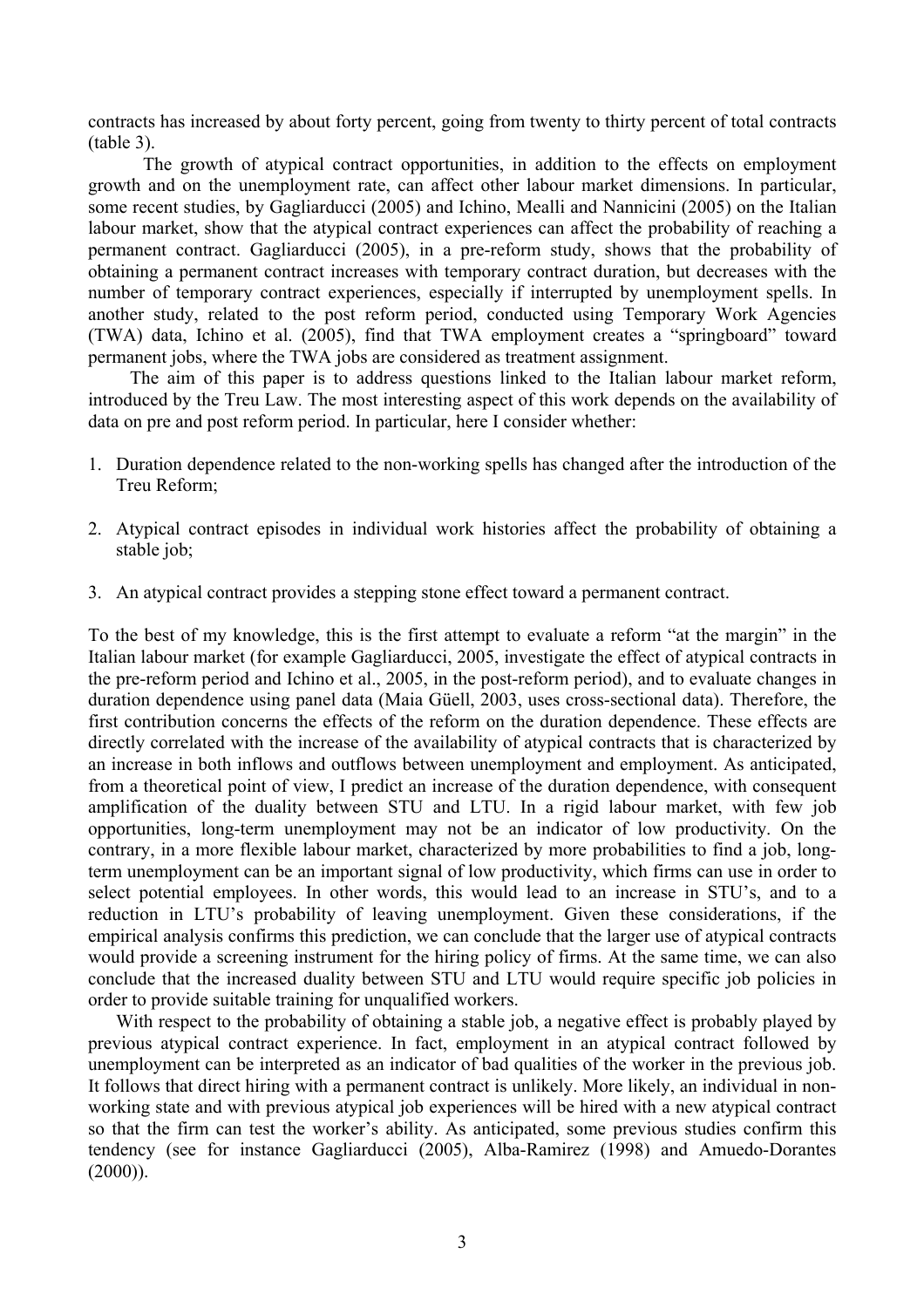On the other hand, many authors, as Zijl et al. (2004), van den Berg et al. (2002) and Ichino et al. (2005), find that the probability to move toward a permanent contract is higher if the individual starts from an atypical contract state rather than from a non-working condition. In other words, the atypical contract shows a stepping stone effect toward a stable job, which can be explained in terms of firm preferences to hire workers that have accumulated human capital during the latest situations.

In my analysis I use the WHIP (Work Histories Italian Panel) dataset, provided by the "Laboratorio Revelli" of Turin in their standard version. WHIP is a database of individual working histories, based on the INPS (National Institute of Social Security) administrative archives, that permits to construct the sequence of monthly contiguous spells. I select a sub-sample of young workers (age ranging between 15 and 32), of which I can observe complete individual job histories, so that I avoid initial condition problems. In order to catch the effects linked with the presence of repeated spells and multiple risks, I implement a Mixed Proportional Hazard (MPH) model with competing risk (see Gagliarducci, 2005 and Zijl et al., 2004). The MPH model consists of a specification of the Proportional Hazard Model that allows for the presence of unobserved heterogeneity across individuals.

Anticipating my main results, I show that the duration dependence related to transitions from a non-employment state toward a permanent contract has clearly decreased after the introduction of the Treu Law, while it has slightly decreased for transitions toward atypical contracts. In particular, I find an increase of STU hazard rate and a significant decrease of LTU hazard rate. This evidence seems to confirm that the increase of the availability of atypical contracts could provide a screening instrument for firms. Besides, I find that previous atypical contract experiences have a negative effect on the probability of moving from a non-working condition toward a permanent contract, but that the effect is reduced in the post-reform period. Finally, there are no evidences that the probability of reaching a stable job is higher if the original state is an atypical contract rather than a non-working state. However, positive duration dependence is found for the transitions from an atypical contract toward another contract, confirming that the accumulation of human capital during an AC experience increases the probability of finding a new job.

#### **2. Data and Institutional Background**

 I define as atypical contracts all the contractual forms that do not provide a permanent work relationship: fixed-term contracts (which I cannot identify in the dataset), apprenticeship contracts, CFL (or on the job training contracts) and temporary contracts (or interim contracts).

 In Italy, atypical contracts are regulated by numerous laws introduced since 1955, when the first regulation related to apprenticeship contracts was established. In 1962 the fixed-term contracts used for seasonal jobs and to substitute absent workers were introduced. This regulation was modified in 1983 and 1987. In 1984 the CFL were introduced in order to ease entry in the labour market. As the fixed-term contracts, they have a specified duration: one year in order to acquire low qualifications and two years in order to acquire high qualifications. The CFL legislation was modified in 1987, by a law which extended their applicability to all sectors in the economy, and in 1994, by a law which raised the age limit for their applicability from 29 to 32. As described above, for about forty years the legislation of the atypical contracts in the Italian labour market was characterized by the introduction of several laws that yet have left the use of these contractual forms at the margin. Finally, in 1995 were introduced the Coordinate and continuous collaboration (Co.Co.Co) contracts were introduced. Workers hired as Co.Co.Co. are self-employed presenting specific relationship with the company featuring. Only in 1997 a more widely covering reform, called the Treu Reform, was implemented in order to bring flexibility and dynamism into the Italian labour market. Finally, in 2003 a new reform (called the Biagi Law) was introduced, that provided an important revision of atypical contracts regulation. The aim of the Biagi Law was to increase the employment rate in the space of few years, in the belief that development must be accompanied by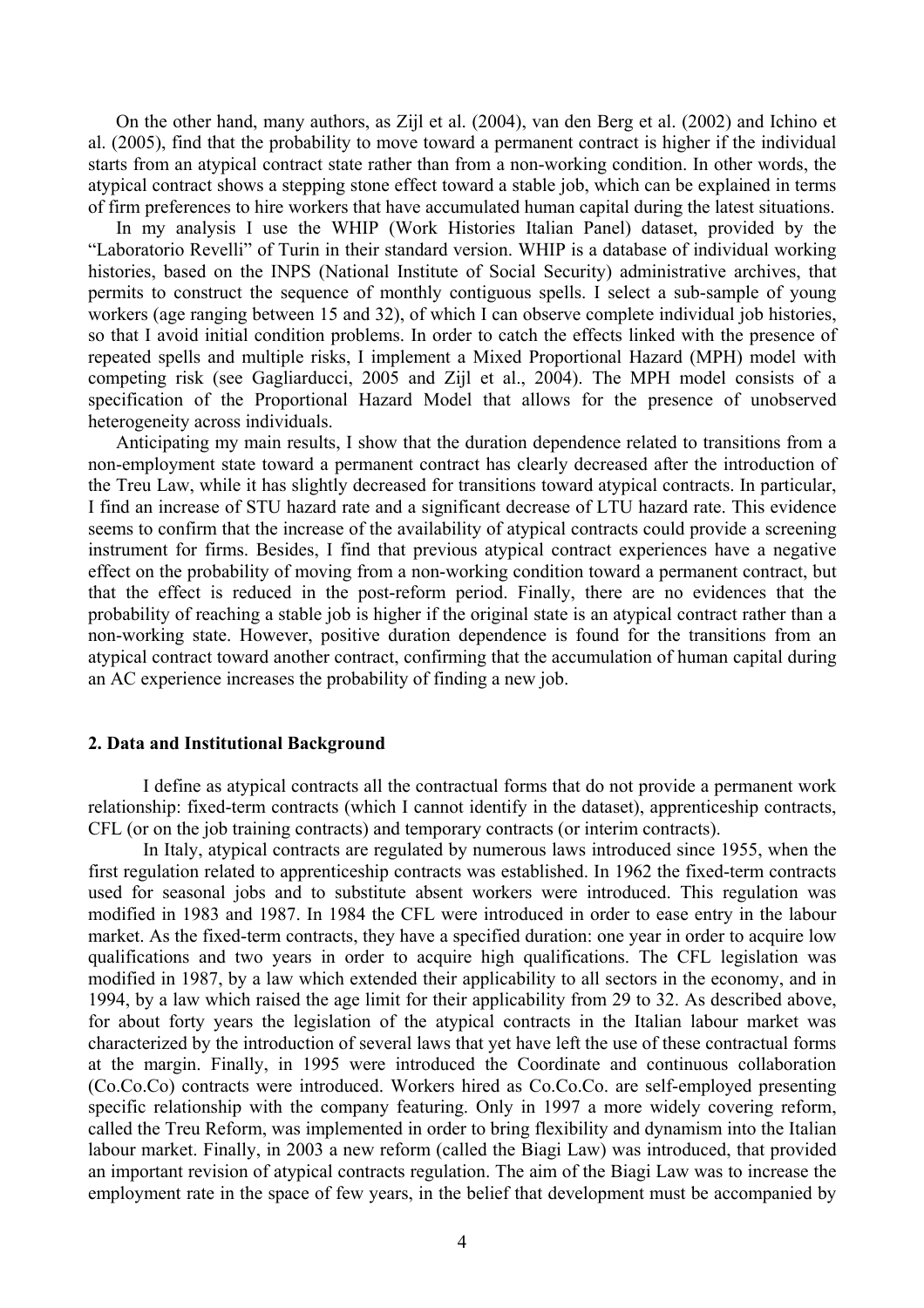the ability to create additional workplaces. The law has introduced new contractual forms<sup>2</sup> and has innovated some existing ones, mainly affecting subordinated jobs.

## **2.1. The Treu Reform**

 The Treu Law was introduced on June, 24 1997 (law 196/97) with the aim to make the Italian labour market more flexible, in order to make it more dynamic and to promote the decrease of the unemployment rate. The main novelty of the reform consisted in the introduction of temporary contract (without age limitation for hired workers) and in the creation of Temporary Work Agencies, so that job centres were privatized and decentralized<sup>3</sup>. The reform also modified statutory discipline of fixed-term contracts and changed the apprenticeship relationships. Finally, it extended the CFL applicability for depressed areas and for individuals with invalidity, and it raised from 22 to 24 the age limit for apprenticeship contracts.

*Fixed-term contracts*. The fixed-term contract permits the hiring of a worker for a pre-determinate duration. They were introduced in Italian legislation in 1962 (law 230/62). Subsequently the fixedterm contract regulation was modified by laws 56/87 and 416/93.

*Apprenticeship contracts.* The apprenticeship contract is a contractual form which obliges the entrepreneur to give the worker the basic notions necessary to transform him in a qualified worker. The legal duration of an apprenticeship contract ranges between 18 months and 4 years, with some exception for the hand craft sector. They were introduced with law 25/55 and were not modified until the introduction of the Treu reform.

*CFL.* The CFL were introduced in order ease the entry in the labour market. They have a determined duration: one year in order to acquire low qualifications and two years in order to acquire high qualifications. The CFL were introduced in 1984 with law 863/84, and they were modified with law 56/87, which extended their applicability to all economic sectors, and with law 451/94, which raised from 29 to 32 the age limit for their applicability.

*Temporary contracts*. They were introduced by the Treu Reform and law 469/97, according to which jobcentres were privatized and decentralized. TWA employment represents a triangular contract, in which an agency hires a worker for the purpose of making him available for a client firm for a temporary assignment.

## **2.2. The Data**

. In my study I use the WHIP (Work Histories Italian Panel) data, in its standard version, provided by the "Laboratorio Revelli" of Turin. WHIP is a database of individual working histories, based on the INPS (National Institute of Social Security) administrative archives, and consists of a representative sample with a dynamic population of 370.000 individuals. For each individual it is possible to identify all work relationships, and their contractual forms. The information is inferred by the contributions paid to INPS. From the type of contributions it is possible to distinguish individuals employed with a permanent contract (contributions which do not provide for special term, contributions related to "reintroduction" contracts and contributions related to particular permanent contract) or with an atypical contract (contributions related to CFLs (work training contracts), contributions related to temporary (or interim) contracts and contributions related to apprenticeship contracts). Still unidentifiable are individuals employed with specific atypical contracts: workers employed with a fixed-term contract, and employed with the Continuative and Coordinate Collaboration (Co.Co.Co.) contract, since Italian legislation classifies them as selfemployed.

 $\overline{a}$  $2^2$  The Biagi Law introduced new atypical contractual forms as, job on call, job sharing, insertion contracts and modified part-time, apprenticeship and Co.Co.Co legislation.

TWA employment represents a triangular contract, in which an agency hires worker for the purpose of making him available for a client firm for a temporary assignment.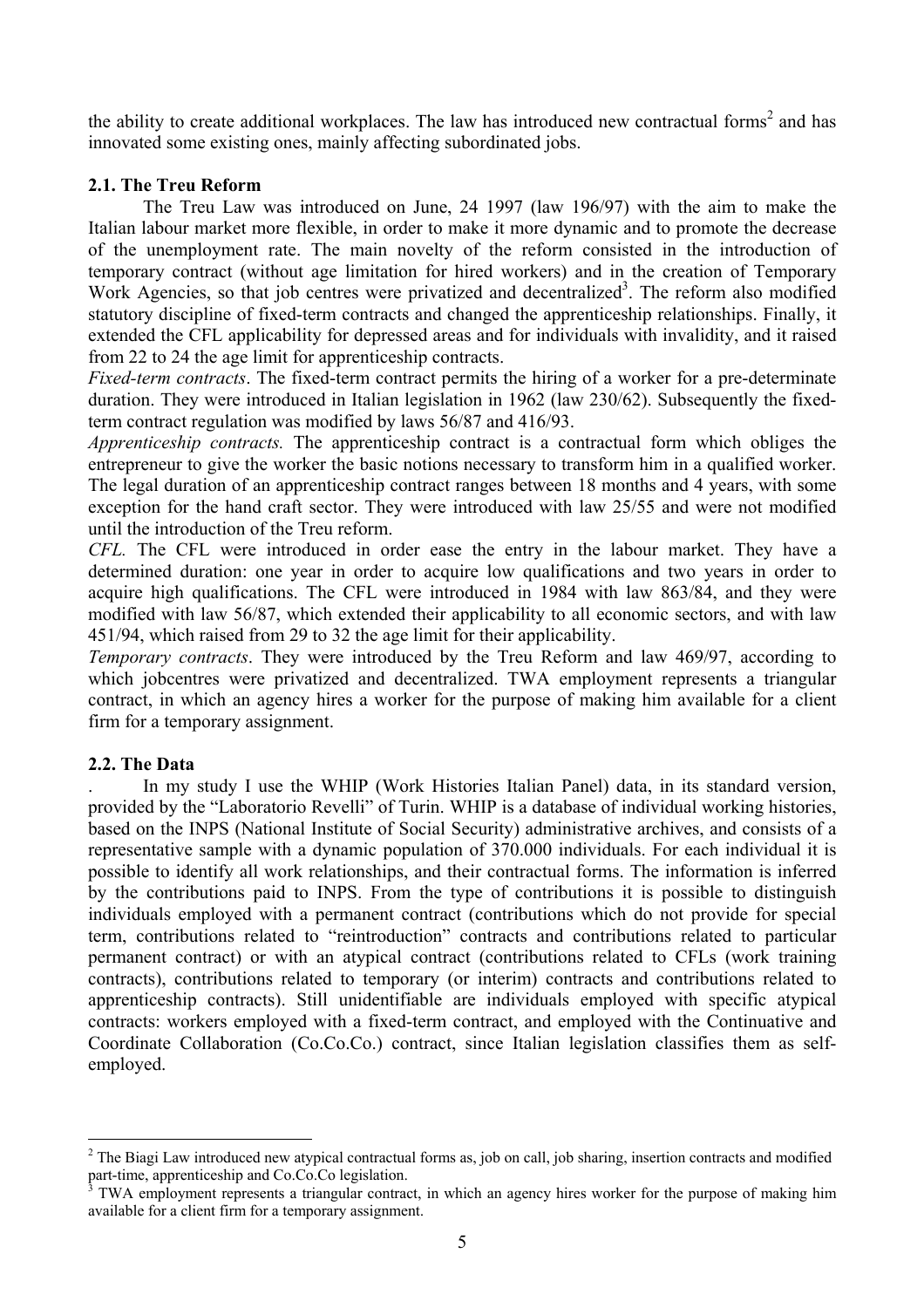Monthly information is available, so that it is possible to determine the monthly duration of each spell, directly from the dataset for the employed, and indirectly the non-working ones (as the difference between the end of the previous contract and the start of the subsequent one).

 The database comprises information from 1985 to 1999 for all workers, but I used only the information for individual aged 15 to 32 and having had at least one job relationship in the years included between 1995 and 1999. The availability of information since 1985 and the use of a subsample including only young individuals, makes it possible to reconstruct the complete individual work histories with accuracy<sup>4</sup>. It is particularly important because I can observe workers from the beginning of their career, avoiding initial-condition problems.

Constructing my sub-sample, if an individual presents, at the same time, more than one work relationship, I eliminate the shorter job relationship and, if of the same duration, I remove the parttime jobs or the work relationships characterized by fewer days of effective work. Finally, when the second job starts before of the end of the first job but ends after it, I censor at left the second work spell, and so I hypothesize that the second job starts only when the first ends. In this way, the passage from double job to single one is found as a transition from a job to another. This strategy is adopted in order to reconstruct the non-working duration spells with accuracy. By adopting this procedure I implicitly assume that the selection of young individuals and the elimination of multiple jobs leave the final sample to be representative.

The comparison between the pre reform situation and the post reform one, is carried out dividing the selected sub-sample in two sub-groups, the first related to the spells started and ended before June  $24<sup>th</sup>$  1997 (day in which the Treu Reform became law), and the second related to the spells started after the introduction of the law. Finally, I consider as right censored spell all the spells started before the Treu Reform introduction and ended after it, censoring them on June  $24<sup>th</sup>$ 1997. This procedure leaves me 137876 observations for 32483 individuals, of which 94160 spells (37614 permanent contract spells, 14622 atypical contract spells and 41924 non-working spells) related to the pre reform period and 43675 spells (16647 PC spells, 7485 AC spells and 19543 NW spells) related to the post-reform one.

Table 3 reports the evolution of share of new atypical contracts stipulated in Italy from 1985 to 1999 and from 1995 to 1999. As can be noted, a heterogeneous increase of atypical contracts stipulated is found. Clearly a different growth rate is noted if the origin is placed in 1985 or in 1995: in particular it is respectively, meanly, +170% and + 38%. With respect to the period from 1985 and 1999, the higher growth rates of the number of atypical contracts stipulated are found for northern workers (about  $+245\%$ ), women (about  $+210\%$ ) and above all for high skill workers (+1500%). In particular before or up to 1985 only 1.50% of the latter group worked with an atypical contract, against about 25% in 1999. As regards the period between 1995 and 1999, I find that, from a territorial point of view, the North-east of Italy is characterized by a higher atypical job rate (34%), but also by a lower growth rate (25%).The North-west is confirmed as the area characterized by the higher growth in atypical contracts stipulated (54%), while the growth rate in the southern regions is 41%. Stronger differences are found related to gender and qualification variables. In particular, in the post-reform period the growth rate of atypical contracts has been double for women compared to men (55% against 28%), determining an overtake of female rate (in pre-reform period male rate was about 23%-25% against 20%-21% of female rate, while in 1999 this became 30% for men and 32% for women). A very strong difference in growth rate can be noticed referring to the qualification variable. Our data show that the growth rate of high skill workers (or white collars) is about 115% against 32% for low skill workers. The growth rate of the atypical contracts remains higher for the latter (33% against 25%).

The independent variables directly or indirectly available from the dataset concern individual job-related characteristics. In particular, I use information about age, gender (one dummy), territorial area (three dummies), qualification (one dummy), economic sector (two

 $\overline{a}$ 

<sup>&</sup>lt;sup>4</sup> I have eliminated individuals whose job relationships began before of 1985.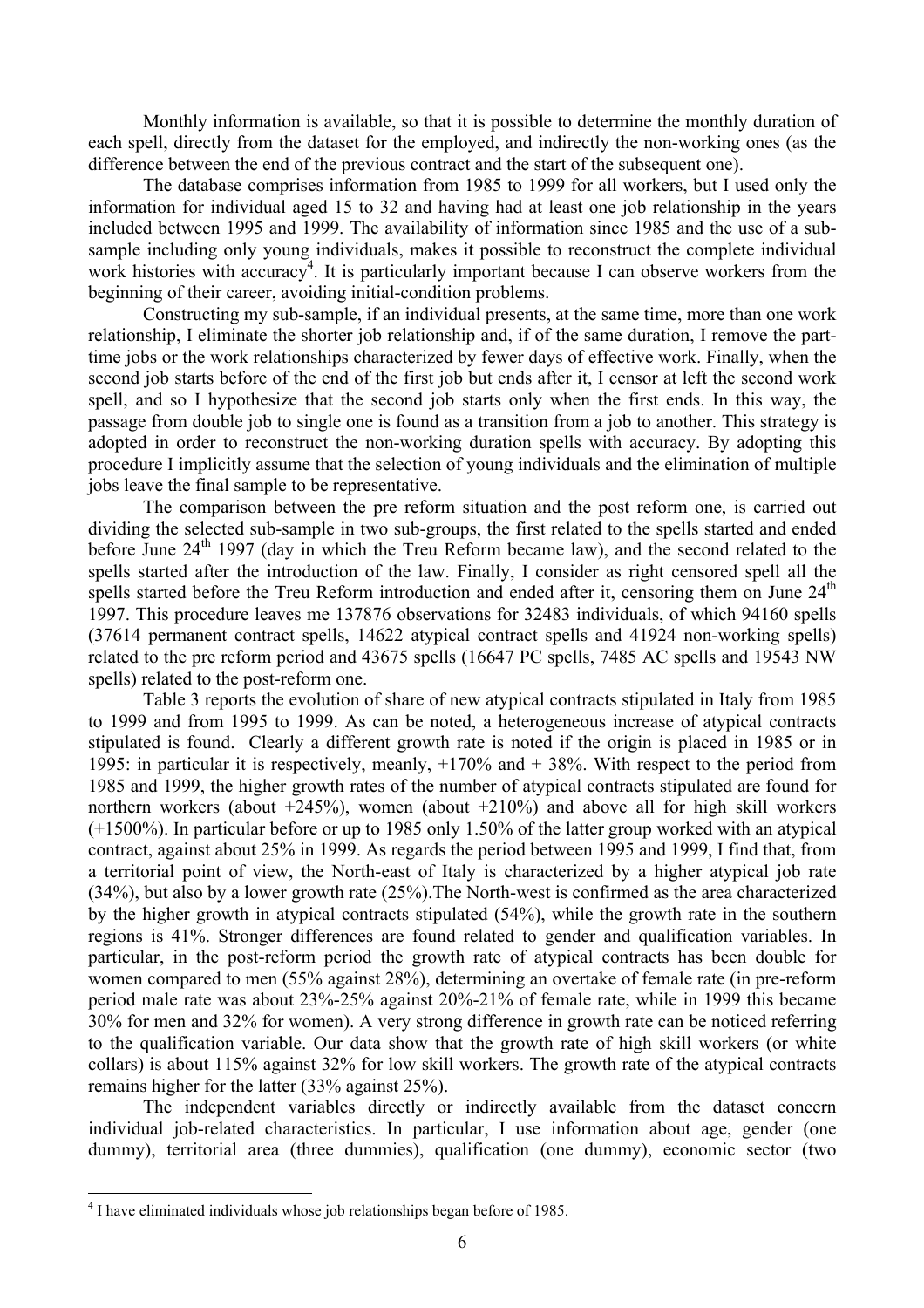dummies), tenure, number of previous atypical contract experiences (three dummies), daily wage related to the previous job, part-time job experiences (one dummy), type of first contract in working histories (a dummy). Finally, I introduce a variable related to the annual employment growth in order to capture the business cycle effect. In table 4 I report some descriptive statistics, distinguishing between pre and post reform periods and by state of origin. A first noteworthy evidence consists in the distribution of type of spells over reform periods. In fact, while nonworking spells remain unchanged both in pre and post reform periods (at 44.5%), a decrease in permanent job spells (from 40% to 38%) and an increase in atypical job spells (from 15.5% to 17.5%) is shown. With respect to covariates, the individuals included in my sub-sample are 23 years old in the pre-reform period and about 24 years old in the post-reform one. Atypical job spells are characterized by a lower age, meaning that it is more likely that a non-stable contract is experienced by younger workers. About 2/3 of my sample consists of male workers, and they are more likely to live in the northern regions (about 60%), rather in the southern regions (about 22%-23%). Low skilled spells represent about 80% of observations. It is interesting to remark that only 9% of atypical spells are characterized by high skills in the pre-reform period, but this percentage almost doubles in the post-reform one. About 30% of observations are related to individuals who have been employed in the building or in the tourism sectors, both more likely characterized by atypical contracts. A strong difference is found in terms of mean wage according to contractual forms. As expected, workers employed in atypical jobs show a mean wage clearly below that of workers' employed with a permanent contract. The observations related to actual or previous part-time job increase from 8% to 13% in the post reform. The amount of previous work experiences (tenure) is strongly higher for permanent job spells than for atypical job experiences, meaning one more time that younger workers (more likely characterized by lower tenure) are atypical employees. About 58% of observations are characterized by absence of previous atypical job experiences. Multiple previous atypical job experiences seem to be more likely for individuals currently employed with atypical contracts. This evidence can indicate that repeated atypical contracts increase the probability of finding a new atypical job rather that a permanent contract. First contract type variable was included in order to catch possible heterogeneity in working histories between workers beginning with a permanent contract rather that an atypical contract. In my sub-sample, I found that more of 50% of working histories began with a permanent job. Finally the employment growth rate is substantially different between pre and post -reform period, about -0.02% before the introduction of the Treu Reform and about +0.85% after.

#### **3. Econometric specification**

 The specification of the model is guided by the standard job-search theory. It is assumed that unemployed individuals devote some of their time searching for jobs, but also that once an individual has accepted a job and starts working, he or she could continue searching for a better job. Two types of jobs are considered here: permanent jobs and atypical jobs. In addition I assume that: a permanent employment is always preferred to an atypical job, except for cases in which the conditions are linked to the permanent contract (i.e. job tasks). An individual searching for a permanent employment can accept an atypical contract when the search for a stable job takes too long. I also assume that an individual employee with a permanent contract accepts to move toward an atypical contract, if this offers better working conditions and/or perspectives. Finally, the transition from a job toward a non working state can depend on the end of the contract, dismissal, individual work preferences, etc.

 Given the starting hypothesis, it is admissible that an individual stays in one of the possible origin states: permanent contract (PC), atypical contract (AC) or a non working condition (NW), therefore the follow transitions are admissible: *PC-PC*, *PC-AC*, *PC-NW*, *AC-PC*, *AC-AC*, *AC-NW*, *NW-PC*, *NW-AC*.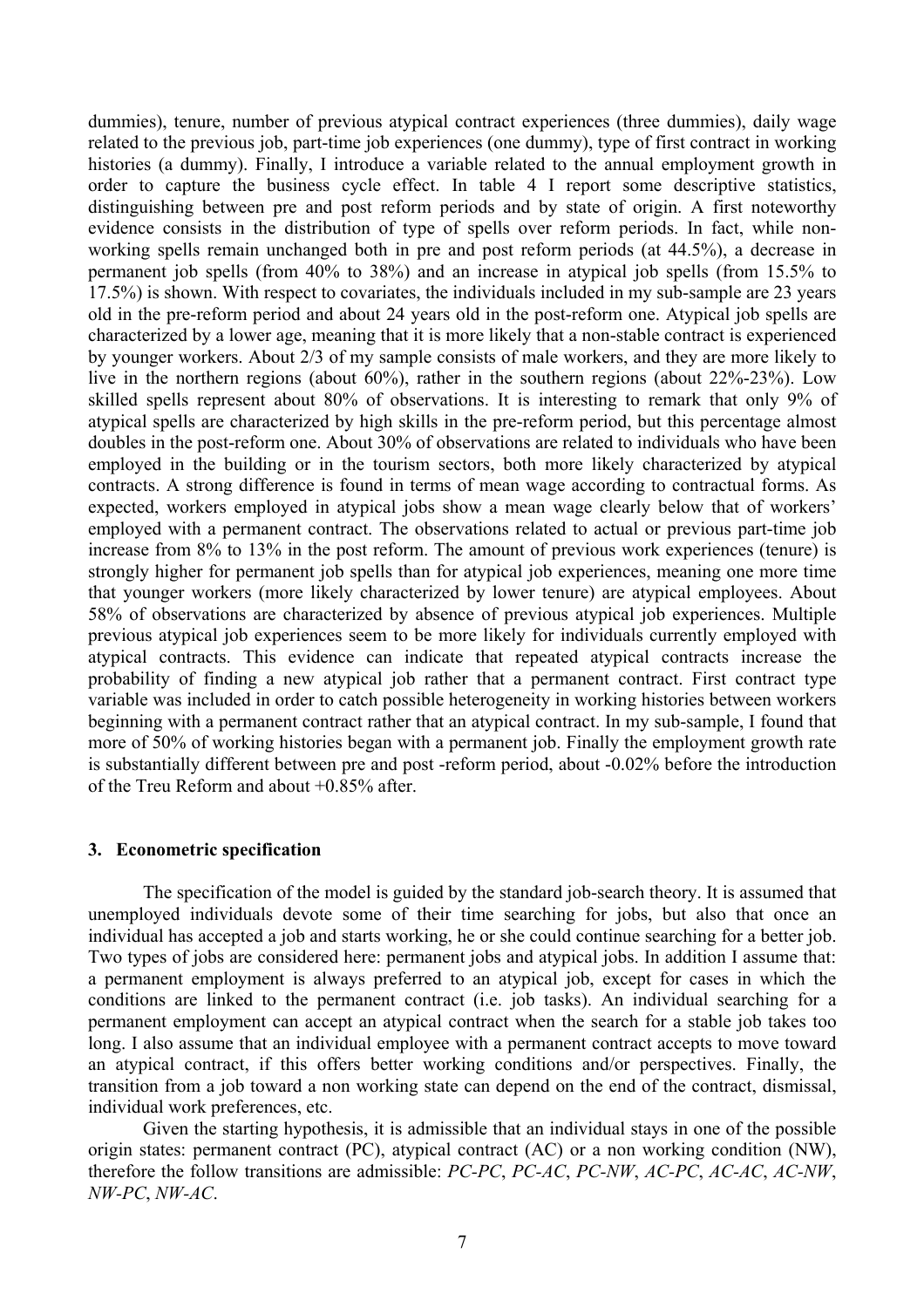By providing monthly information, the data allow for the analysis of individual work history, permitting to identify the origin state and, in presence of uncensored spells, the type of transition. Therefore, for each individual it is possible to observe a sequence  $t_i = \{t_i^c\}_{c \in \{1...C\}}$  of contiguous periods of time (spells) spent in different states. *t* indicates the elapsed duration in a particular state, *c* denotes the *c*th spell of individual *i* and, following the previous notations the left state indicates the state of origin, denoted by the first subscript (*j*), while the right state indicated the state of destination, denoted by the second subscript (*k*).

In order to allow for the presence of repeated spells and multiple risks, I implement a Mixed Proportional Hazard (MPH) model with competing  $risk^5$ . The MPH model consists of a specification of the Proportional Hazard Model that allows for the presence of unobserved heterogeneity between individuals. As noticed, duration analysis ignoring the presence of unobserved heterogeneity can imply biased estimates (Lancaster, 1990). Lancaster (1979) was the first to treat this problem, proposing an estimate of a Proportional Hazard Model with multiplicative unobserved heterogeneity. The main advantage of this empirical specification is its flexibility, which allows me to take account of the following determinants of the employment decision: state dependence, duration dependence and unobserved heterogeneity. State dependence accounts for the possibility that the transition probabilities depend on the origin and the destination states, allowing to test whether the probability of transition into a permanent contract are different for non workers and atypical employed individuals. Duration dependence accounts for the possibility that the time during which an individual has been occupied in the current state affects the transition probabilities. Finally, the unobservable heterogeneity is likely to matter in this context due to differences in tastes, ability, or other characteristics that cannot be observed by the econometrician.

A certain debate exists about the possible assumptions of unobserved heterogeneity distribution, since the MPH model estimates may be biased when the chosen distribution for the unobservable term is incorrect. Heckman and Singer (1984) showed that the problem can be avoided by using the Non-Parametric Maximum Likelihood Estimator (NPMLE) that approximates the distribution function of unobservables with a finite mixture distribution. In this case, as proposed by Heckman and Singer (1984), the estimation is implemented by an EM-algorithm.

Abbring and Van den Berg (2003b) proved that in a large class of hazard models with proportional unobserved heterogeneity, the distribution of heterogeneity among survivors converges, often rapidly, to a gamma distribution. In multiple spells duration analysis, often it is natural and convenient to assume that such duration have identical unobserved heterogeneity terms *V*. From this, in the MPH models for multiple-spell data, the multiple duration that a single individual spends in the same state are dependent because they are affected by the same realization of  $V$ .

Given these considerations, I assume that the hazard rate to state *k* after a sojourn in state *j* for the individual *i* is defined as:

$$
\lambda_{ijk}\left(t_i^c \mid x_{ijk}, v_{ijk}; \beta\right) = \lambda_{0ijk}\left(t_i^c\right) \exp\left(x_{ijk}^c \beta_{jk}\right) v_{ijk}
$$
\n(1)

where:

 $\overline{a}$ 

1.  $\lambda_{0ijk}$  is a baseline hazard which measures the effect of the elapsed duration (duration dependence). Here assume that the baseline hazard follows a Weibull distribution and therefore it can be expressed as:

 $<sup>5</sup>$  A competing risks model can be thought as a model for multiple durations that start at the same point of time for a</sup> given subject, where the subject is observed until the first duration is completed and one also observes which of the multiple durations is completed first. The term 'competing risks' originates from the interpretation that a subject faces different risks *i* of leaving the state it is in, each risk giving rise to its own exit destination which can also be noted by *i*, (see van den Berg, 2005).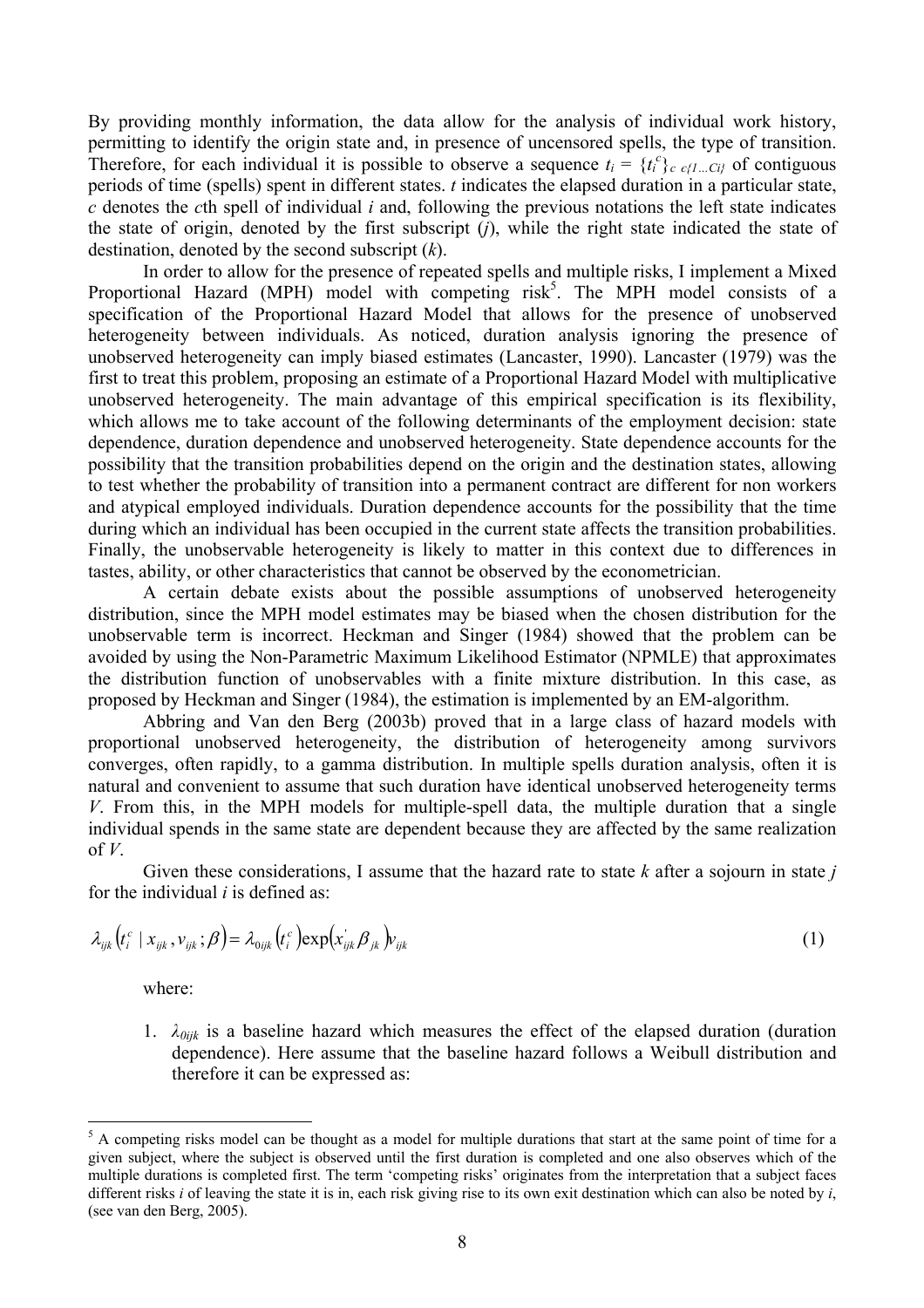$$
\lambda_{0ijk}\left(t_i^c\right) = p_{jk}t_i^{c^pjk^{-1}}\tag{2}
$$

with:

- a. Positive duration dependence for  $p_{jk}$  > 1
- b. Negative duration dependence for  $p_{jk}$  < 1
- c. No duration dependence for  $p_{jk} = 1$
- 2. *xijk* is a vector of no-time varying individual covariates, which capture personal, jobrelated and macroeconomic characteristics;
- 3. *βjk* is a vector of unknown parameters;
- 4. *vijk* is a random individual effect, which is intended to catch the effect of individual heterogeneity. Here I assume that it is Gamma distributed:

$$
V \mid X \sim \Gamma(1, \theta) \tag{3}
$$

The unit of time is one month. The individual covariates  $x_{ijk}$  are fixed to their values at the beginning of each spell.

The individual contribution to the likelihood function of an incomplete (right censored) spell, that is, the probability of surviving in state *j* until time *t*, can be expressed as follows:

$$
S_j(t_i^c \mid W_i; \Omega) = \exp\{-\Lambda_j(t_i^c \mid W_i; \Omega)\}\tag{4}
$$

where:

 $\overline{a}$ 

$$
\Lambda_j = \int_0^{t_j} \sum_{k \neq j} \lambda_{jk} \left( s \mid W_i; \Omega \right) \partial s^6 \tag{5}
$$

is the corresponding integrated hazard function,  $W_i = \{x_{ijk}, v_{ijk}\}_{k\neq j}$  is the vector of all observed and unobserved variables and  $\Omega$  is the vector of all unknown parameters ( $\beta$ , $\theta$ ).

The individual contribution to the likelihood function of a completed spell of duration  $t_i^c$ spends in state *j* that ends in state *k* is therefore:

$$
f_{jk}\left(t_i^c \mid W_i; \Omega\right) = S_j\left(t_i^c \mid W_i; \Omega\right) \times \lambda_{jk}\left(t_i^c \mid W_i; \Omega\right)
$$
\n
$$
\tag{6}
$$

In the first instance, to see how the model works, suppose that there is no unobserved heterogeneity, that is, (*vijk*=0). The contribution to the log-likelihood function of an individual with a sequence of spells  $\{t_i^1, t_i^2, ..., t_i^C\}$ , then is:

$$
\ln(L_i(\Omega \mid t_i^1, t_i^2, ..., t_i^{C_i}; x_i)) =
$$
\n
$$
= \sum_{c=1}^{C_i} \sum_{j=1}^{3} \left[ \left( \sum_{k \neq j} d_{jk}^c \ln(f_{jk}(t_i^c \mid x_i; \Omega)) \right) + r_j^c \ln(S_j(t_i^c \mid x_i; \Omega)) \right]
$$
\n(7)

<sup>&</sup>lt;sup>6</sup> It is possible that  $j = k$  for *PC-PC* and *AC-AC* transitions.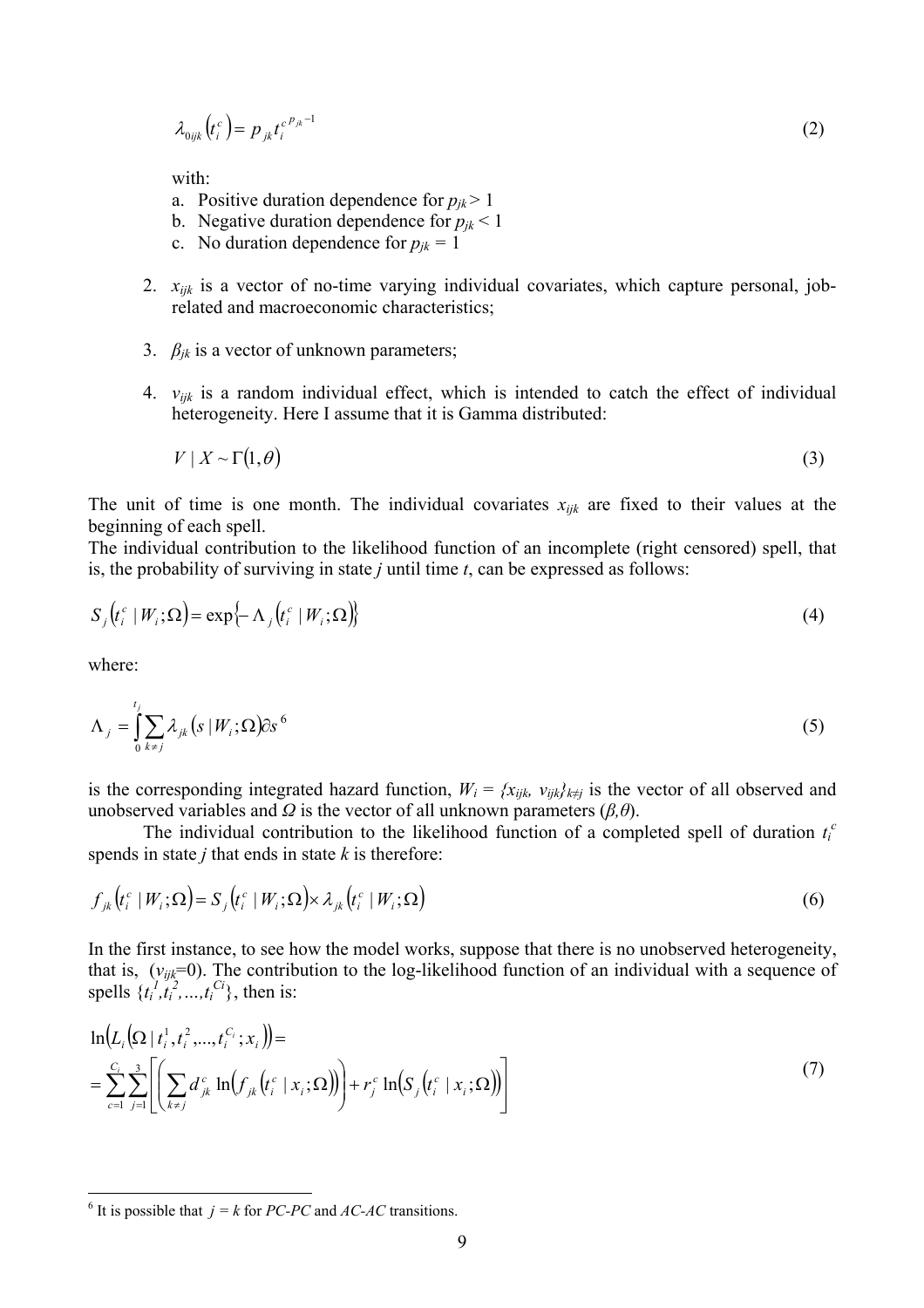where  $d_{jk}^c$  is an indicator variable which equals one if the individual changed from state *j* to state *k* in the *c*th spell and zero otherwise, and  $r_f^c$  is a dummy variable which equals one if the *c*th spell is incomplete and zero otherwise. The log-likelihood function for each sub-group (the first related to the pre-reform period and the second related to the post-reform one) is the summation of the previous equation over the *N* individuals. This log-likelihood formulation breaks up into separable contributions from each type of transition. Therefore, given that the hazard rate depends upon disjoint sets of parameters, the sub-likelihood functions can be maximized separately and the parameters of each transition can be estimated independently. In this version, without unobserved heterogeneity, the standard errors are estimated using the Huber-White estimator in order to obtain unbiased estimates of them. Differently, the usual standard error may be incorrect because of the effects of clustered data. In this case, the variance estimator becomes:

$$
Var = [I(b)]^{-1}B[I(b)]^{-1}
$$
\n
$$
(8)
$$

where *B* is a correction factor.

 When the unobserved heterogeneity term is introduced the model becomes more complicated. In this case, in fact, it is not possible to condition the individual probabilities on *vijk* since they are unobservable, but it is necessary to integrate  $v_{ijk}$  over all possible values to get the unconditional probabilities. In this sense, let us assume that individual effects are identically and independently distributed for all individuals with a joint distribution function:

$$
\Gamma(v_{iPCPC}, v_{iPCTC}, v_{iPCNW}, v_{iTCPC}, v_{iTCTC}, v_{iTCNW}, v_{iNWPC}, v_{iNWTC},)
$$
\n(9)

This specification imposes that the likelihood function maximization happens jointly, since the unobservable heterogeneity terms are correlated across different transitions. For example, the observed transition rate from atypical contract to permanent contract may be higher than the observed rate from non-working to permanent job just because individuals for whom it is easy to find regular work tend to self-select into atypical job. Then  $v_{iNWTC}$  is positively related to  $v_{iNWPC}$  and  $v_{iTCPC}$ . It is possible that persons who most easily find permanent job find less easily an atypical contract, which means that  $v_{iNWTC}$  and  $v_{iNWPC}$  are negatively correlated.

Here, in order to simplify the estimation procedure, I assume that the  $v_{ijk}$  terms are independent. In this case, then, it is possible to estimate separately the sub-likelihood function by transition type. The individual sub-likelihood function related to origin state *j* and destination state *k*, is:

$$
L_{ijk}(\Omega \mid t_i^{c_j}, x_{ijk}) =
$$
\n
$$
= \int_{-\infty}^{+\infty} \left( \prod_{c=1}^{c_{ij}} \prod_{k \neq j} f_{jk} (t_i^{c_j} \mid x_{ijk}, v_{ijk}; \Omega)^{d_{jk}^{c_j}} \times \prod_{c=1}^{c_{ij}} S_j (t_i^{c_j} \mid x_{ijk}, v_{ijk}; \Omega)^{c_j} \right) \times d\Gamma(v_{ijk})
$$
\n(10)

where  $c_i$  indicates the *c*th spell in the state *j*. The log-likelihood function is obtained by summation of the sub log-likelihood function respect to *i, j* and *k*:

$$
\ln(L(\Omega \mid t_i^c, x_{ijk})) = \sum_{c=1}^{C_{ij}} \sum_{j=1}^3 \sum_{k \neq j} \ln(L_{ijk})
$$
\n(11)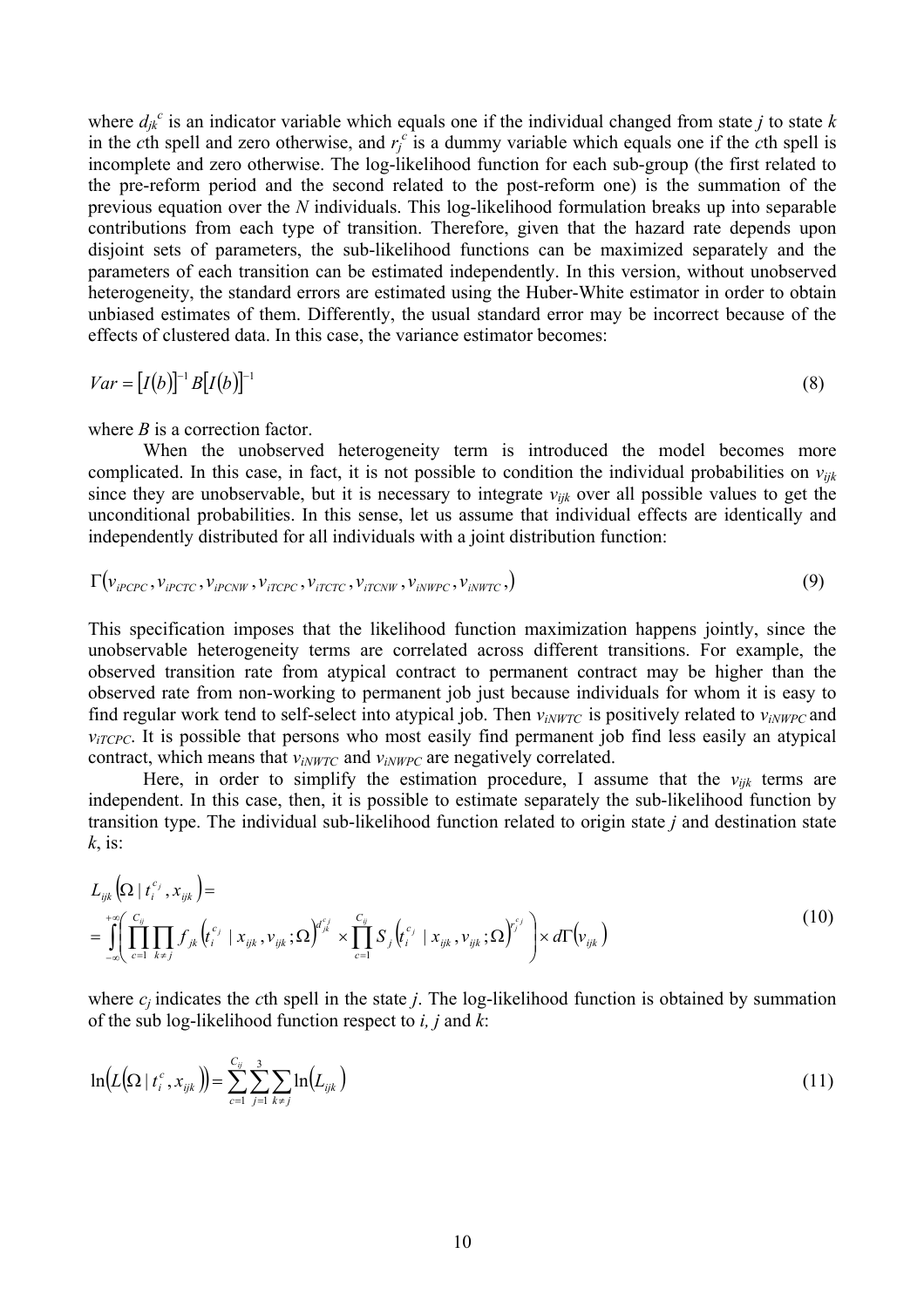#### **4. Results**

 Figures 1-5 show, as preliminary matter, how the Treu Reform has affected the duration dependence, if the probability of moving from a non-working state to a permanent contract is affected by previous atypical job experiences and, finally, if an atypical job experience provides a stepping-stone effect toward a permanent contract.

 At first I analyze the effect of the reform on the duration dependence related to the transitions out of a non-working state (see tables 6a and 6b). In particular, it is interesting to evaluate the effect of the reform on the duration dependence for NW-PC transition. My estimate seems to confirm the theoretical prediction, i.e. a decrease in the duration dependence parameter (*p*). In fact, I found that no duration dependence exists in the pre-reform period ( $p = 1$ ), while a negative duration dependence exists after the introduction of the Treu reform ( $p = 0.89$ ), meaning that the probability of finding a stable job is negatively related with non-working state duration. This finding seems to suggest that in a more flexible labour market, characterized by higher probabilities to find a job, to be a LTU can be perceived as a signal of low productivity by firms, determining a reduction in the LTU hazard rate and, at the same time, an increase for the STU, who are more likely to receive an offer. In particular, my results show that the probability of moving out of a non-employment state toward a permanent contract is increased for the STU and is decreased for the LTU. I also found a decrease in the duration dependence parameter for NW-AC transitions, but the reform effect is rather small (from 0.94 to 0.92), and the probability of moving from a nonworking state toward an atypical contract is overall increased.

 However, I also found some territorial differences in NW-PC transitions. In the northern regions (I show the results related to North-West), the hazard rate for transitions toward a permanent contract has increased for individuals less than of 18 months of non-working-state duration, while for southern workers it has increased only for individuals not employed for at most nine months. A possible explanation to the latter evidence consists in the low level of the demand side of the southern labour market. In fact, if firms hire non-employed individuals ranking them according to non-working duration (short duration hired first), then for individuals living in regions characterized by lower labour demand, the hiring selection will stop near the top of the list, and therefore only individuals with short non working durations are hired.

With regard to the effect of previous atypical job experiences on the probability of reaching a permanent contract (see table 5a and 5b and figure 4 and 5), generally I find a negative effect whatever is the origin state. This evidence is not confirmed in the post-reform period, in fact the negative effect of the previous atypical job experiences is found only if the origin state is a nonworking condition. Clearly, after the introduction of the Treu reform, in a labour market with higher job turnover, have had previous AC experiences is not necessarily a bad signal, and they do it does not decrease the probability of finding a new job if the origin state is a working condition. Figures 4-5 compare the effect of previous AC experiences on the probability of leaving a non working state toward a permanent job or an atypical job. My results suggest that previous AC experiences decrease the probability of reaching a stable job, but they increase the probability of finding an atypical job (above all in post-reform period). These evidences seem to mean that firms can hire non-working individuals with previous AC experiences for the purpose of testing, once more, their ability and, eventually, of hiring them in a stable position after the atypical job experience.

 Do atypical job experiences provide a stepping stone towards a permanent contract? I answer to this question comparing the probability to move toward a stable job, starting from a nonworking state or from an atypical contract. The evidence shows that the hazard rate is higher if the state is a non-working condition, a trend confirmed both for the pre-reform period and the postreform one<sup>7</sup>. However, related to this transition, a positive duration dependence is found, therefore

<sup>&</sup>lt;sup>7</sup> In a previous version of this paper (where the firm size variable was included in my analysis, and more of 20000 observations were crossed out, because of missing information for firm dimension, most of them related to 1999), an opposite result is found related to the post-reform period. In particular, there was evidence of a stepping stone effect for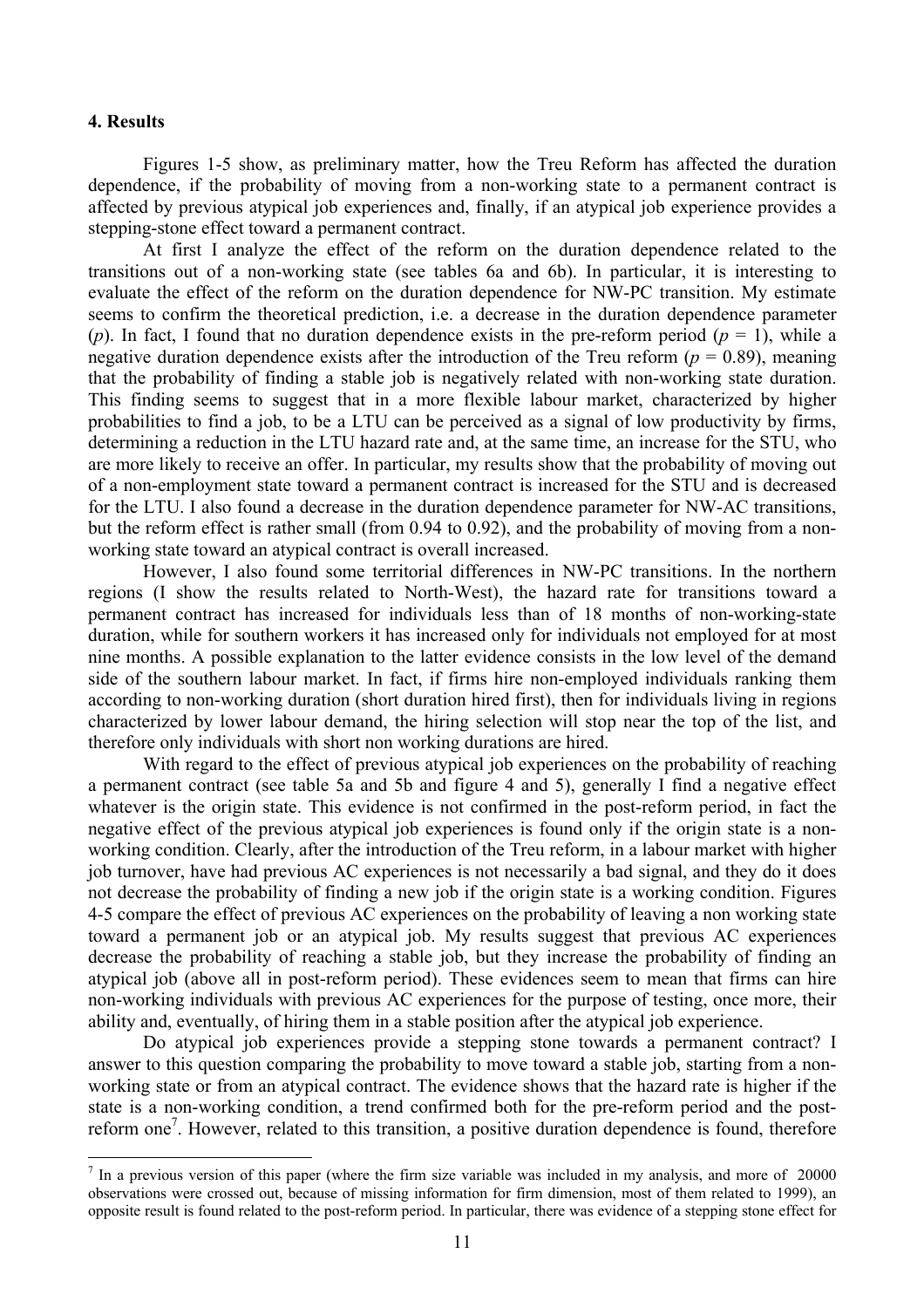the probability of moving toward a permanent contract increases with the contract duration, confirming the existence of a human capital accumulation effect. However, interpreting the duration dependence parameter, I find that this effect is clearly decreased after the introduction of the Treu reform  $(p=1.54$  in the pre-reform and  $p=1.10$  in the post-reform). On the one hand, a possible explanation can be related to the introduction of temporary contracts, that differently by CFL and apprenticeship contracts, are not meant to provide specific training to workers, and are more likely to allow for interrupted job relationships, therefore decreasing the probability of reaching a stable job. On the other hand, a non-working state allows for greater search intensity than a working state, yielding a more profitable job-search. In this case the probability of finding a stable job can be higher starting from a non-working state rather than from an atypical job.

 In tables 5a, 5b, 6a and 6b, I present the results obtained by MPH model with competing risk and Weibull baseline hazard specification, assuming Gamma distributed unobserved heterogeneity. Generally, in the post-reform period, it emphasizes a decrease of the duration dependence parameter  $(p)$  for the transitions out of a non-working state<sup>8</sup>. However, with regard to the transitions out of a job position, results confirm expectations. generally expected results. The probability of leaving a stable job toward a new job tends to increase with the contract duration, whatever are the job separation causes. On the contrary, the probability of losing a stable job, moving toward a nonworking state decreases with contract duration. Very similar results are found for the transitions out of an atypical job. These evidences also seem to confirm the existence of the human capital accumulation effect.

 The estimated coefficients resulting from the model allow me to interpret the effects of personal and job-related characteristics, and of macroeconomic conditions, on the probability of moving from a state to another. Illustrating my results, I show first the ones related to the transitions starting from a non-working state and subsequently the ones related to the transitions starting from a job position.

With regard to personal characteristics, i.e. age, gender, area of residence and qualification, some e evidence appears to be unambiguous (see tables 5a and 5b). The introduction of the Treu reform has increased the duality of the labour market, relatively reducing the probability that disadvantaged workers reach a stable job moving from a non-working state. In fact, the positive effect deriving from being a male worker, who lives in northern regions and is highly skilled has increased in the post-reform period. Similar effects are found for the transitions from a non-working state to an atypical job, but the introduction of the Treu reform has reduced the duality with respect to disadvantaged workers. Therefore, the Treu Law seems to allow for an equal distribution of benefits deriving from the increased probability of leaving a non-working state but, at the same time, these benefits are unequally distributed in terms of job stability and quality, and imply therefore an increase in the duality of the labour market.

 Economic sector dummies, one for the building sector and another for the tourism sector (referred to previous employment), show positive effects for the NW-PC transitions and negative effects for the NW-AC transitions in the pre-reform period. After the introduction of the Treu reform being employed in building or tourism negatively affects the probability of reaching a job, confirming, as previously mentioned, that these economic sectors are more likely to be characterized by unstable job relationships and by scarce provision of training. The age level in the previous job shows a positive effect, even if not always significant; the positive sign can be explained in term of a positive relation between level of wage and of qualification. The part-time dummy coefficient, related to previous employment, has a negative effect on the probability of leaving a non working state, and it increases after the Treu Reform. Tenure variable estimates show

atypical contract duration longer than three months. This result was strongly affected by the value of the duration dependence parameter (1.97) for the AC-PC transition in the post-reform period, meaning that one more month of contract duration doubled the probability of moving toward a stable job.

<sup>&</sup>lt;sup>8</sup> My estimates show an increase of the duration dependence parameters for the NW-AC transitions, when unobservable heterogeneity is assumed to be equal to zero.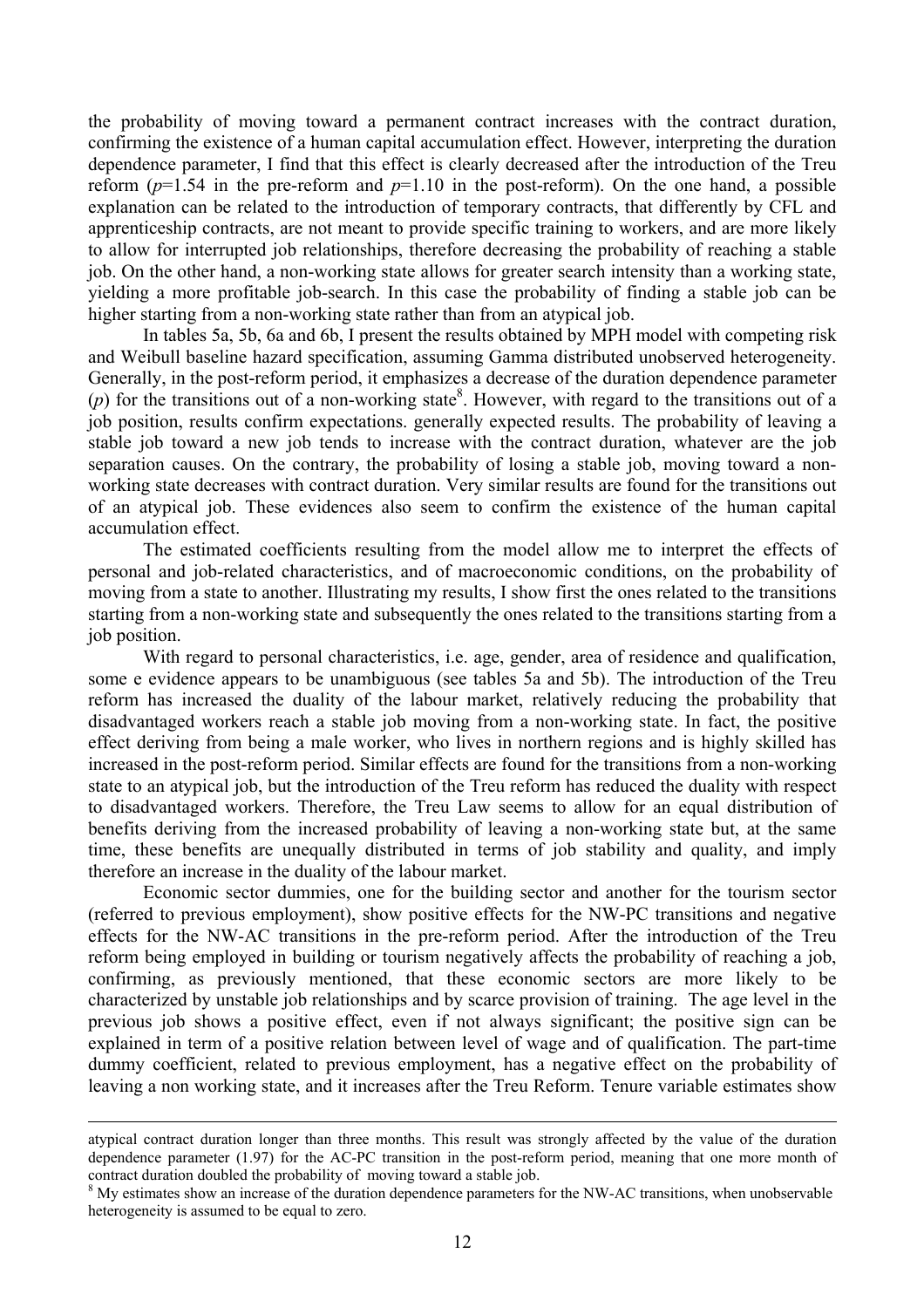an expected positive effect only in the post-reform period, for both transition types, meaning that the accumulation of on the job as the work knowledge accumulation increases the probability of finding a new job, confirming that firms prefer to hire workers with some work experiences. An unexpected negative effect is found in the pre-reform period. As anticipated, previous atypical contract experiences play a negative role on the probability of reaching a permanent contract, while a positive effect is found related to the transitions toward an atypical job. The introduction of the Treu reform has generally reduced these effects. In both cases, my results seem to confirm that workers in a non-working position and with previous AC experiences, are more likely to be reinserted in a job state although first in an atypical job. This result depends on the fact that atypical jobs allow firms to reduce the cost of testing the workers' skills. Finally, the employment growth variable included in order to catch the business cycle effects, shows a positive sign for the transitions both toward a permanent contract and toward an atypical contract in the post-reform period, meaning that increasing production raises the probability of finding a job. A negative effect of the business cycle variable is found for the NW-AC transitions in the pre-reform period.

 With respect to the flow out of a job position, the probability of a PC-AC transition in the post-reform period is not estimated because the maximization likelihood process does not converge. Other transitions show the following results. Estimates related to AC-PC transitions allow to know which characteristics increase the probability of transforming an atypical contract in a stable job, and the effect of the Treu reform on them. In terms of personal characteristics, the usual duality against disadvantaged between advantageous and disadvantageous workers arise. The introduction of the reform seems to have increased overall gender duality. Estimates of the economic sector dummies show expected negative signs. Wage and tenure variables show an expected positive effect but they are significant only in the pre-reform period. On the contrary, part-time and previous AC experiences play a negative role on the probability of finding a stable job starting from an atypical contract. The employment growth indicator shows a non-significant estimate in the prereform period and a not expected sign in the post-reform one. Transitions between two atypical contracts are less likely for individuals belonging to the disadvantageous group, even if the introduction of the reform has reduced the differences. Besides some estimates lose their significance after the introduction of the Treu reform. Workers employed in tourism and building show a usual negative effect on the probability of finding a new job. On the contrary the tenure variable appears to increase the probability of repeating an atypical job experiences. The level of Increasing wage negatively affects the transitions between atypical contracts in the pre-reform, but the estimate changes sign in the post-reform. Previous AC experiences show negative or not significant coefficients, confirming that, whatever happens, repeated atypical contracts reduce the probability of reaching a new job. The probability of losing an atypical job seems to be greater for workers living in the North-East regions in the pre-reform period. On the contrary, in the postreform, it is smaller for workers living in the North-West area. Both in pre and post -reform periods the probability of leaving an AC is negatively affected by living in southern regions. Finally, as expected, the probability of losing an atypical job decreases with increasing production. Transitions starting from a permanent contract seem to be affected in a similar way by variables reasons similar to the previous ones, and explained by similar reasons. The Probability of leaving a permanent contract toward a new job, is positively affected for male workers living in northern regions. Negative signs are shown by the southern area dummies, and by tourism dummies, even if they are not always significant. Unclear effects arise from wage, tenure and variables indicating previous AC experiences. Finally, PC-NW transitions seem more likely for disadvantaged workers, overall in the pre-reform period. However, previous AC experiences decrease the probability of losing a permanent contract.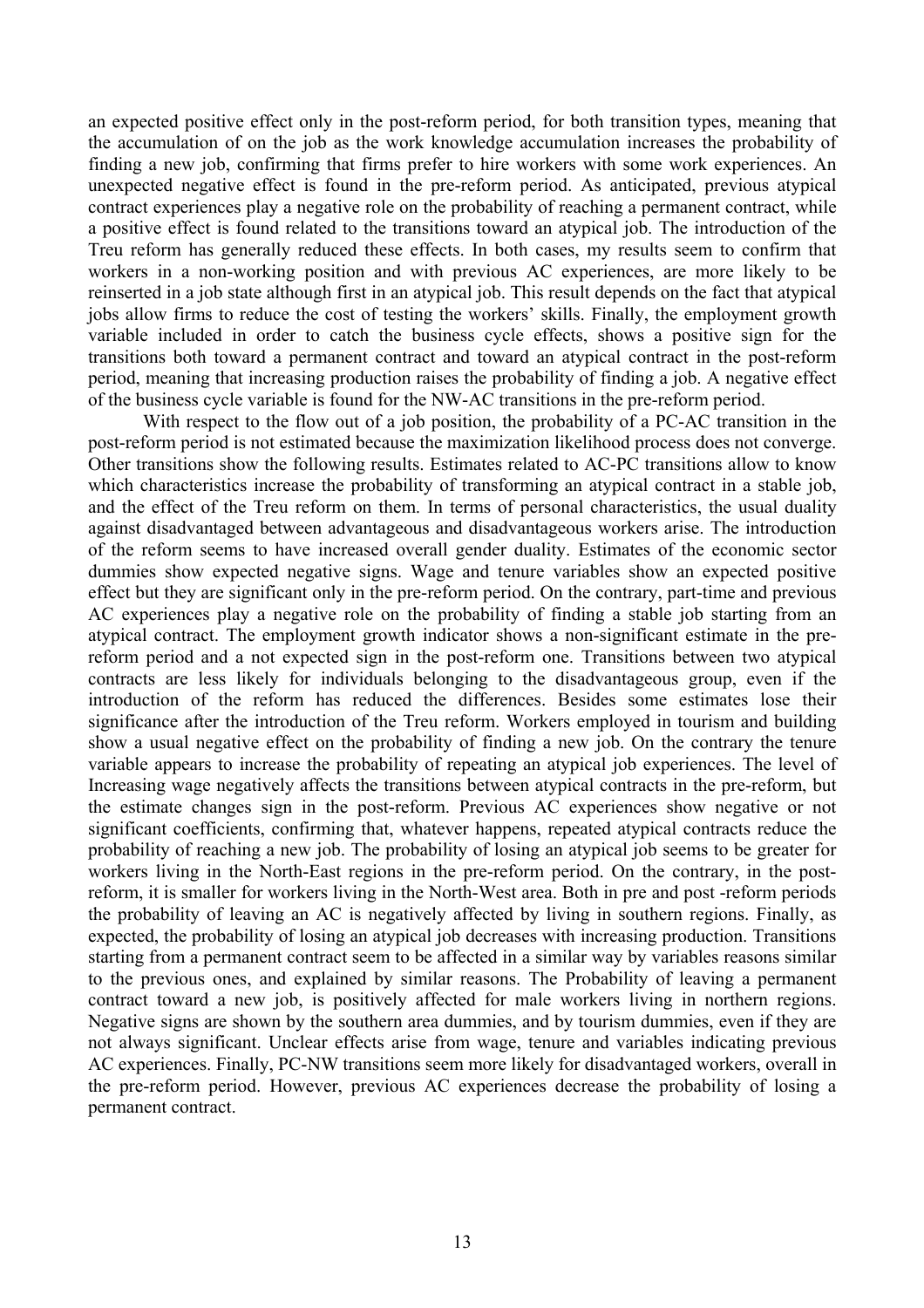#### **5. Conclusions**

 The main purpose of this paper was to address questions related to the Italian labour market reform, introduced by the Treu Law. First, I was interested in possible changes in duration dependence related to the transitions starting from a non-working state. Second, I analyzed the effect of previous atypical contract experience on the probability of moving towards a permanent contract. Finally, I studied if the probability of reaching a permanent contract is higher when starting from a non-working state or from an atypical job.

 Empirical analysis was carried out estimating the hazard rates among the possible states: permanent contracts, atypical contracts or a non-employment condition. My estimates are obtained applying a Mixed Proportional Hazard model with competing risk to a sub-sample composed of individuals aged 15 to 32, drawn from the WHIP dataset. I use information between 1985 and 1999, selecting individual with completed work histories, in order to avoid initial condition problem. My main findings are:

- 1. The larger use of atypical contractual forms, due to the introduction of the Treu Reform, provided a potential screening instrument for the hiring policies of firms. In fact, in a more flexible labour market, with more job opportunities, to be long term unemployed may be an indicator of low productivity. Empirically this finding consists in an increase of negative duration dependence for the spells starting from a non-working state; i.e. a widening of the short-term unemployed - long-term unemployed duality;
- 2. Previous atypical contract experiences affect negatively the probability of moving towards a permanent job if the state of origin is a non-working condition. Clearly to be in a nonemployment position after some job experiences may be a bad signal about the worker's abilities.
- 3. I do not find evidence that the probability of reaching a stable job is higher starting from an atypical contract rather than from a non-employment position. On the other hand, I find positive duration dependence related to the transition from an atypical contract to a permanent contract. This finding seems to suggest the existence of a positive "human capital accumulation" effect on the probability of obtaining a stable job. The introduction of the reform has reduced this effect.
- 4. Heterogeneous effects are found related to gender, area and qualification variables. In fact, male, northern and high qualified workers show, generally, a larger probability of finding a job starting both from an atypical contract and a non-working state. The introduction of the Treu reform has increased the duality in the labour market against disadvantaged workers in the probability of reaching a stable job moving from a non-working state.

All these findings suggest that the introduction of the Treu Reform, extending the use of atypical contract, allows for larger efficiency in the hiring process of firms.

 On the other hand, atypical job experiences can become an obstacle to the probability of reaching a stable job, if the path to a permanent contract includes periods of inactivity, and if it includes short atypical contract experiences, that do not permit workers to accumulate human capital. Besides, the Treu reform has contributed to increase workers duality.

 In terms of policy implications, it can be suggested the desirability of promoting longer contractual durations and facilitating training programs, during inactivity periods, in order to increase human capital accumulation. Besides, policies should provide support to workers while searching for a job, contributing to reduce non-employment state durations. Finally, these policies are necessary above all for disadvantaged workers, as female, southern and low-skilled workers, who have more difficulty in finding a job.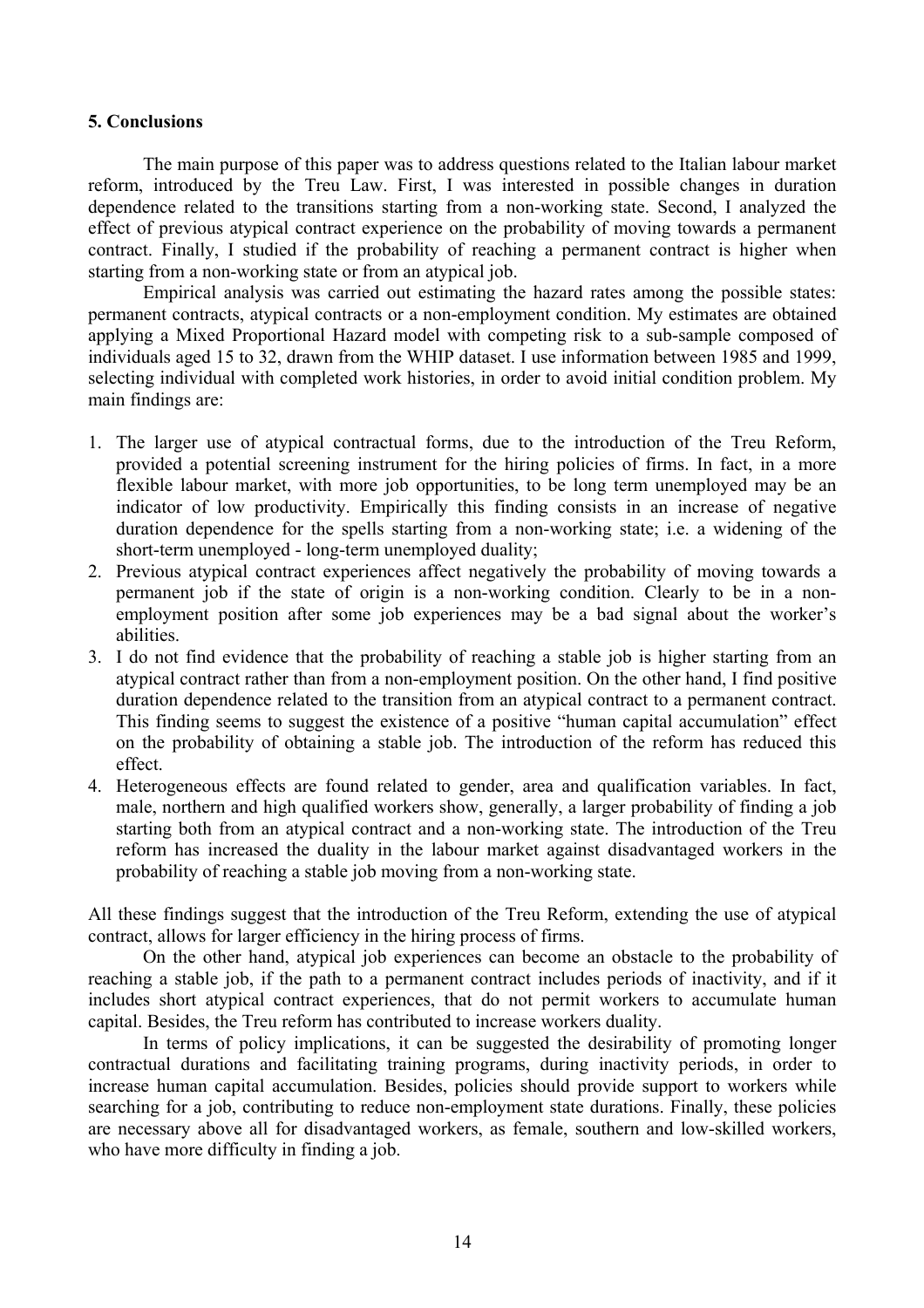## **References**

Abbring, J.H. and G.J. van den Berg (2003a) "The identifiability of the mixed proportional hazards competing risks model", *Journal of the Royal Statistical Society B* 65, pp. 701-710;

Abbring, J.H. and G.J. van den Berg (2003b) "The unobserved heterogeneity distribution in duration analysis", Department of Economics, Free University Amsterdam;

Alba-Ramirez, A. (1998) "How Temporary is Temporary Employment in Spain?", *Journal of Labor Research* 19 n. 4, pp. 695-710;

Alba-Ramirez, A. (1999) "Explaining the transition out of unemployment in Spain: the effect of unemployment insurance", *Applied Economics* 31, pp. 183-193;

Amuedo-Dorantes, C. (2000) "Work transitions into and out of involuntary temporary employment in a segmented market: evidence from Spain", *Industrial and Labor Relations Review* 53, n. 2, pp. 309-325;

Blanchard, O.J. and P. Diamond (1994) "Ranking, unemployment duration, and wages", *Review of Economic Studies*, n.61, pp. 417-434;

Booth A.L., J.J. Dolado and J. Frank (2002) "Symposium on Temporary Work: Introduction", *The Economic Journal*, vol. 112 (June), pp. F181-F188;

Booth A.L., M. Francesconi and J. Frank (2002) "Temporary Jobs: Stepping Stones or Dead Ends?", *The Economic Journal*, vol. 112 (June), pp. F189-F213

Cleves, M.A., W.W. Gould and R.G. Gutierrez (2004) "An introduction to survival analysis using STATA", Revised Edition, STATA Press;

D'Addio, A.C. and M. Rosholm (2005) "Exits from Temporary Jobs in Europe: a Competing Risks Analysis", *Labour Economics*, 12 (4), pp. 449-468;

Dolado J.J., C. Garcia-Serrano and J.F. Jimeno (2002) "Drawing Lessons from the Boom of Temporary Jobs in Spain", *The Economic Journal*, vol. 112 (June), pp. F270-F295;

Gagliarducci, S. (2005) "The dynamics of repeated temporary jobs", *Labour Economics*, vol. 12, n. 4, pp.429-448;

Güell, M. (2003) "Fixed-term contracts and the duration distribution of unemployment", IZA Discussion Papers 791, Institute for the Study of Labor (IZA);

Güell, M. and B. Petrongolo (2006) "How Binding are Legal Limits? Transitions from Temporary to Permanent Work in Spain", *Labour Economics*, forthcoming;

Heckman, J.J. and B. Singer (1984) "A method for minimizing the impact of distributional assumptions in econometric models for duration data", *Econometrica*, vol. 58, pp. 1411-1441;

Honorè, B. E., (1993) "Identification results for duration models with multiple spells", *Review of Economic Studies*, n.60, pp. 241-246;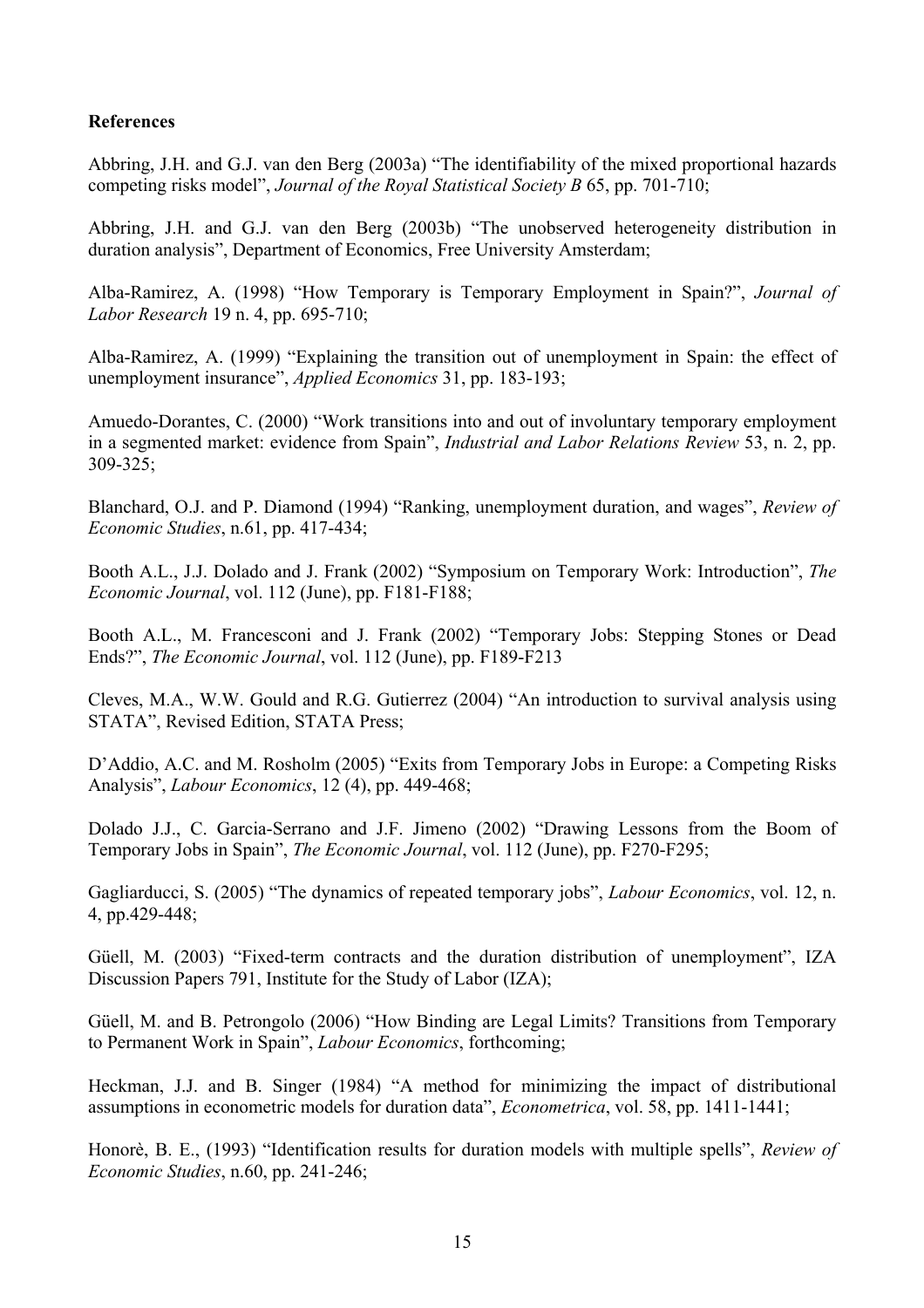Ichino, A., F. Mealli and T. Nannicini, (2005) "Temporary Work Agencies in Italy: A Springboard to Permanent Employment?", forthcoming in *Giornale degli Economisti e Annali di Economia,*  64(1) (September), pp. 1-27;

Kiefer, N.M. (1988) "Economic duration data and hazard functions", *Journal of Economic Literature*, vol. XXVI (June), pp. 646-679;

Lancaster, T. (1979) "Econometric methods for the duration of unemployment" *Econometrica*, July, n. 47(4), pp. 965-979;

Lancaster, T. (1990) "The econometric analysis of transition data", Cambridge University Press;

Martinez-Granado M. (2002) "Self-employment and labour market transitions: a multiple state model", CEPR discussion paper series, n. 3661;

Nickell, S.J. (1979) "Estimating the probability of leaving unemployment", *Econometrica*, n. 47(5), pp. 1249-1266;

van den Berg, G.J. (2001) "Duration models: specification, identification, and multiple durations. In Handbook of Econometrics, Volume V, Ed. J.J. Heckman and E. Leamer. Amsterdam: North Holland;

van den Berg, G.J., A. Holm and J.C. van Ours (2002) "Do stepping-stone jobs exist? Early career paths in the medical profession", *Journal of Population Economics*, n.15, pp. 647-665;

van den Berg, G.J. (2005) "Competing risks models", Institute for Labour Market Policy Evaluation (IFAU) Working Paper, n.25;

Zijl, M. G.J. van den Berg and A. Heyma (2004) "Stepping-stones fort the unemployed: the effect of temporary jobs on the duration until regular work", IZA discussion paper, n. 1241, Institute for the Study of Labor (IZA);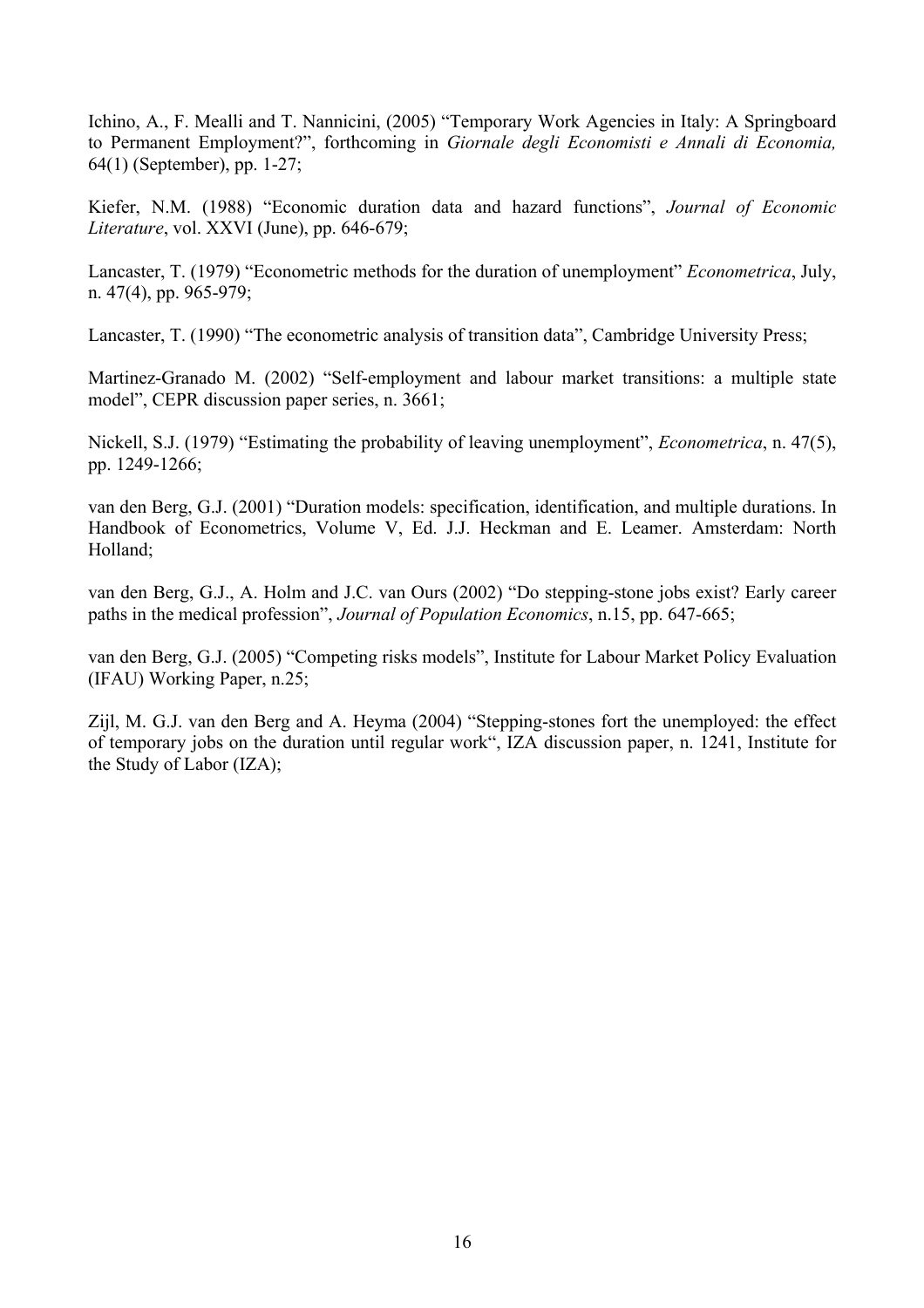# **Tables and figures**

## **Table 1. Atypical contract legislation in Italy**

|      | . .               |                                                                                                                                                                                                                                                                                                                      |
|------|-------------------|----------------------------------------------------------------------------------------------------------------------------------------------------------------------------------------------------------------------------------------------------------------------------------------------------------------------|
| Year | Law               | Contents                                                                                                                                                                                                                                                                                                             |
| 1955 | n. 25             | Introduction of apprenticeship contracts;                                                                                                                                                                                                                                                                            |
| 1962 | n. 230            | Introduction of fixed-term contracts;                                                                                                                                                                                                                                                                                |
| 1973 | c.p.c. 409        | Discipline on trial, fiscal and social security related to collaboration contracts;                                                                                                                                                                                                                                  |
| 1983 | n. 79             | Extension of fixed-term contracts to all economic sectors;                                                                                                                                                                                                                                                           |
| 1984 | n. 863            | Enlargement of part-time criteria;<br>Introduction of CFL;                                                                                                                                                                                                                                                           |
| 1987 | n. 56             | Extension of CFL to all economic sectors;<br>Modifications to fixed-term contract legislation;                                                                                                                                                                                                                       |
| 1994 | n. 236            | Stage contracts in apprenticeship;                                                                                                                                                                                                                                                                                   |
| 1994 | n. 451            | Increase in the limit of age for CFL applicability;                                                                                                                                                                                                                                                                  |
| 1995 | n. 335            | Reform of compulsory and complementary social security system;                                                                                                                                                                                                                                                       |
| 1997 | n. 196 (Treu Law) | Introduction of temporary contracts (art. 1-11);<br>Modification of sanctionary discipline of fixed-term contract (art. 12);<br>Employment in research (art. 14);<br>Variation of CFL applicability fro undeveloped area and invalids (art. 15);<br>Extension of applicability of apprenticeship contracts (art.16); |
| 1997 | n. 469            | Privatization and decentralization of jobcentre;                                                                                                                                                                                                                                                                     |
| 2001 | d.lgs. n. 368     | Extension of applicability of fixed-term contracts;                                                                                                                                                                                                                                                                  |
| 2003 | n. 30             | Introduction of the Biagi Law;                                                                                                                                                                                                                                                                                       |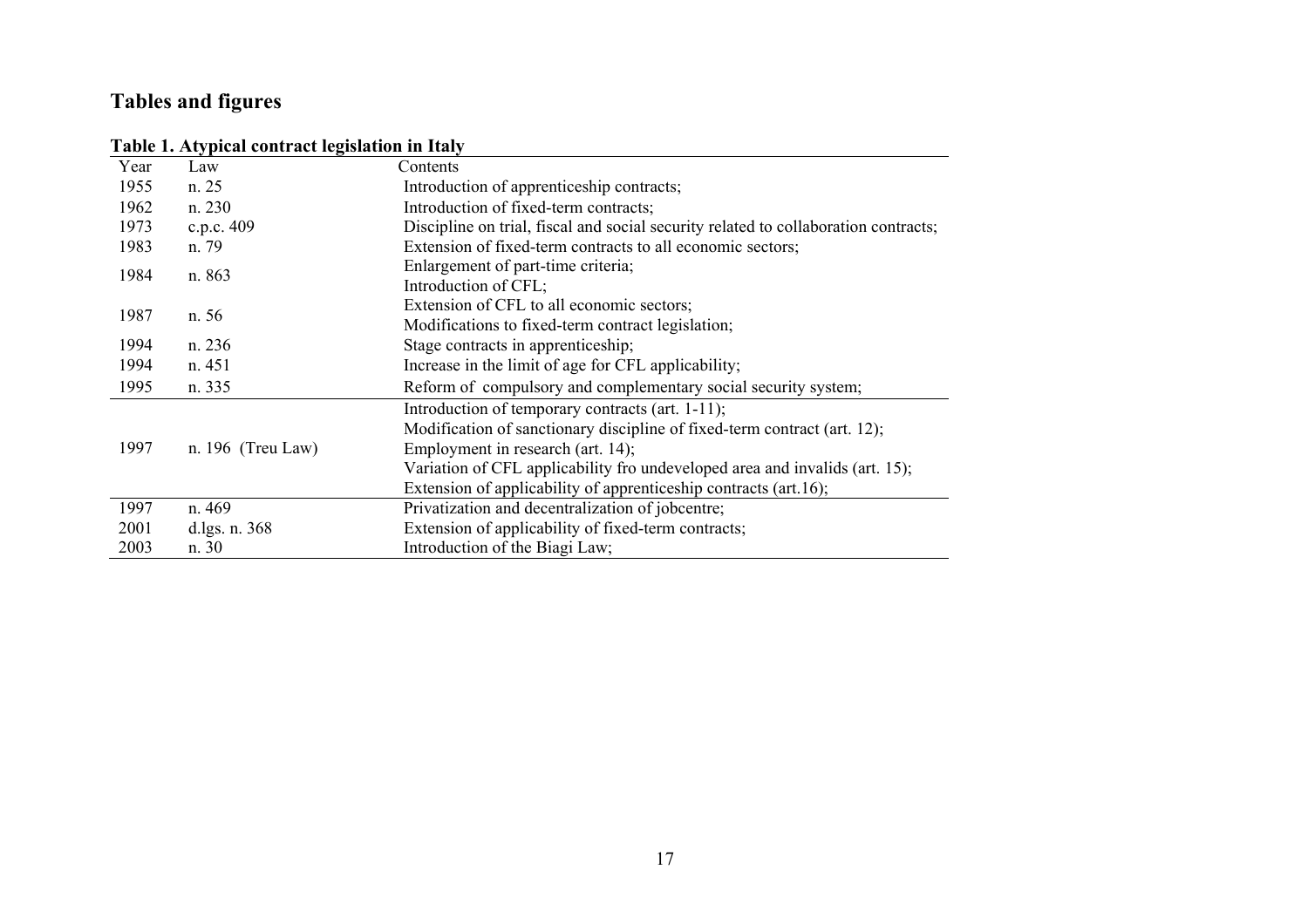|             |             | 1993     | 1994           | 1995                       | 1996              | 1997              | 1998                          | 1999        | 2000        | 2001        | 2002  | 2003              | 2004    |
|-------------|-------------|----------|----------------|----------------------------|-------------------|-------------------|-------------------------------|-------------|-------------|-------------|-------|-------------------|---------|
|             | urate       | 10.0%    | 10.4%          | 10.0%                      | 10.1%             | 9.8%              | 9.3%                          | 8.5%        | 7.6%        | 7.2%        | 7.6%  | 8.0%              | 8.1%    |
| <b>UE15</b> | Young urate | 21.4%    | 21.8%          | 21.0%                      | 21.2%             | 20.6%             | 19.0%                         | 17.1%       | 15.3%       | 15.1%       | 15.6% | 16.3%             | 16.6%   |
|             | <b>LTU</b>  | 44.0%    | 48.1%          | 49.0%                      | 48.5%             |                   | 49.0% 47.3%                   | 45.9%       | 44.7%       | 43.1%       | 40.8% | 41.3%             | 42.0%   |
|             | AC          | $11.0\%$ |                | $11.5\%$ 12.0% 12.0% 12.4% |                   |                   | 13.0%                         | 13.4%       | 13.7%       | 13.5%       | 13.1% | 13.1%             | 13.6%   |
|             | urate       |          |                |                            |                   |                   | 9.5%                          | 9.1%        | 8.6%        | 8.4%        | 8.7%  | 9.0%              | 9.0%    |
| <b>UE25</b> | Young urate |          |                |                            |                   |                   | 19.4%                         | 18.4%       | 17.4%       | 17.6%       | 18.1% | 18.6%             | 18.7%   |
|             | <b>LTU</b>  |          |                |                            |                   |                   | 47.4%                         | 45.1%       | 45.3%       | 45.2%       | 44.8% | 44.4%             | 45.6%   |
|             | <b>AC</b>   |          |                |                            |                   | 9.3%              | 8.9%                          | 8.7%        | 8.4%        | 8.0%        | 8.2%  | 8.4%              | 8.3%    |
|             | urate       |          | $10.1\%$ 10.6% |                            | 11.2% 11.2% 11.3% |                   | 11.3%                         | 10.9%       | 10.1%       | 9.1%        | 8.6%  | 8.4%              | 8.0%    |
| Italy       | Young urate | $30.1\%$ | 29.1%          | 30.3%                      |                   |                   | 30.4% 30.2% 29.9% 28.7%       |             | 27.0%       | 24.1%       | 23.1% | 23.7%             | 23.6%   |
|             | <b>LTU</b>  | 56.4%    | 61.3%          | 63.4%                      | 65.2%             | 64.6%             | 59.3% 61.5%                   |             | 62.4%       | 62.6%       | 59.3% | 58.3%             | 50.0%   |
|             | <b>AC</b>   | 6.2%     | 6.8%           | 7.4%                       | 7.4%              | 7.9%              | 8.6%                          | 9.5%        | 10.1%       | 9.8%        | 9.9%  | 9.9%              | 11.8%   |
|             | urate       | 7.7%     | 8.3%           | 8.0%                       | 8.5%              | 9.1%              | 8.8%                          | 7.9%        | 7.2%        | 7.4%        | 8.2%  | 9.0%              | 9.5%    |
| Germany     | Young urate | 15.0%    | 15.6%          | 14.9%                      | 15.6%             | $16.2\%$          | 15.0% 12.7%                   |             | 10.6%       | 12.8%       | 14.2% | 14.7%             | 15.1%   |
|             | <b>LTU</b>  | 40.3%    | 44.6%          | 48.8%                      | 48.2%             |                   | $50.5\%$ 51.1%                | 51.9%       | 51.4%       | 50.0%       | 47.6% | 50.0%             | 51.6%   |
|             | <b>AC</b>   | 10.3%    | $10.4\%$       |                            |                   |                   | 10.5% 11.2% 11.8% 12.4% 13.1% |             | 12.7%       | 12.4%       | 12.0% | 12.2%             | 12.4%   |
|             | urate       | 11.1%    | 11.7%          | 11.1%                      | 11.6%             | 11.5%             | 11.1%                         | 10.5%       | 9.1%        | 8.4%        | 8.9%  | 9.5%              | 9.7%    |
| France      | Young urate | 27.1%    | 28.6%          | 27.0%                      | 28.5%             |                   | 28.4% 25.6% 23.4%             |             | 20.1%       | 19.4%       | 20.0% | $21.1\%$          | 22.0%   |
|             | <b>LTU</b>  | 35.1%    | 38.5%          | 39.6%                      | 38.8%             |                   | 40.9% 40.5% 39.0%             |             | 38.5%       | 35.7%       | 34.8% | 38.9%             | 40.2%   |
|             | <b>AC</b>   | 10.9%    | 11.5%          | 12.4%                      |                   |                   | 12.8% 13.4% 13.9% 14.5%       |             | 15.2% 14.6% |             | 13.5% | 12.7%             | 12.8%   |
|             | urate       | 18.6%    | 19.8%          | 18.8%                      | 18.2%             | 17.1%             | 15.3%                         | 12.9%       | 11.5%       | 10.7%       | 11.5% | 11.5%             | 11.0%   |
| Spain       | Young urate | 38.4%    | 40.2%          | 37.8%                      | 37.2%             | 34.6%             |                               | 31.3% 25.8% | 22.9%       | 21.7%       | 22.3% | 22.7%             | 22.1%   |
|             | <b>LTU</b>  | 49.5%    | 55.6%          | 55.9%                      |                   |                   | 52.7% 52.0% 50.3% 45.7%       |             |             | 41.7% 36.4% | 33.9% | 33.9%             | 31.8%   |
|             | <b>AC</b>   | 33.0%    | 34.2%          | 35.2%                      |                   | 33.8% 33.5% 33.0% |                               | 32.9%       | 32.2%       | 32.2%       |       | 31.8% 31.8% 32.5% |         |
|             | urate       | 10.0%    | 9.3%           | 8.5%                       | 8.0%              | 6.9%              | 6.2%                          | 5.9%        | 5.4%        | 5.0%        | 5.1%  | 4.9%              | 4.7%    |
| <b>UK</b>   | Young urate | 17.6%    | 16.4%          | 15.3%                      | 15.0%             | 13.7%             | 13.1%                         | 12.8%       | 12.3%       | 11.9%       | 12.1% | 12.3%             | 12.1%   |
|             | <b>LTU</b>  | 42.0%    | 44.1%          | 42.4%                      | 38.8%             | 36.2%             | 30.6%                         | 28.8%       | 25.9%       | 26.0%       | 21.6% | 22.4%             | 21.3%   |
|             | AC          | 6.3%     | 6.9%           | 7.2%                       | 7.3%              | 7.6%              | 7.3%                          | 7.0%        | 6.9%        | 6.7%        | 6.4%  | 6.1%              | $6.0\%$ |

**Table 2. Macroeconomic indicators in some European countries** 

Source: European Commission, Employment in Europe in 2005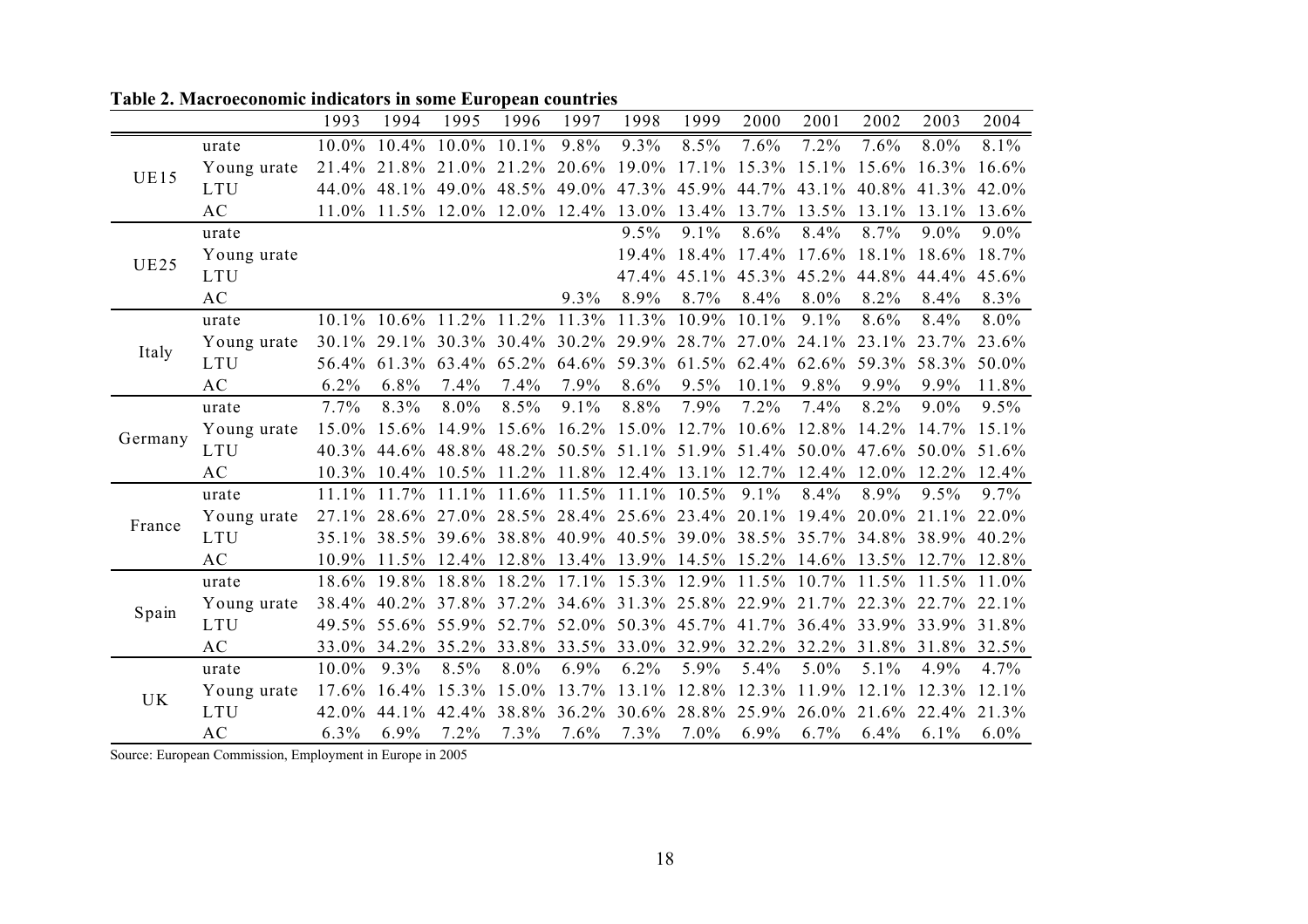|                   |            |            | Gender        | Qualification | All             |            |             |         |
|-------------------|------------|------------|---------------|---------------|-----------------|------------|-------------|---------|
| Year              | North-west | North-east | South-islands | Male          | Female          | Low-skills | High-skills |         |
| $\leq$ 1985       | 9.34%      | 13.03%     | 11.95%        | 12.06%        | 10.33%          | 15.23%     | 1.50%       | 11.43%  |
| 1995              | 20.91%     | 27.08%     | 17.97%        | 23.51%        | 20.65%          | 24.91%     | 11.44%      | 22.51%  |
| 1996              | 20.30%     | 28.76%     | 18.22%        | 23.97%        | 21.04%          | 25.12%     | 13.37%      | 22.94%  |
| 1997              | 20.90%     | 28.28%     | 20.09%        | 24.94%        | 20.90%          | 25.93%     | 14.27%      | 23.45%  |
| 1998              | 27.75%     | 35.09%     | 29.45%        | 31.98%        | 29.91%          | 33.93%     | 21.93%      | 31.19%  |
| 1999              | 32.29%     | 34.08%     | 25.44%        | 30.32%        | 32.15%          | 32.86%     | 24.56%      | 31.00%  |
| growth rate 85-99 | 245.71%    | 161.54%    | 112.90%       |               | 151.44% 211.22% | 115.77%    | 1537.30%    | 171.25% |
| growth rate 95-99 | 54.39%     | 25.85%     | 41.56%        | 28.99%        | 55.72%          | 31.95%     | 114.65%     | 37.74%  |

**Table 3. Evolution of share of new atypical contracts stipulated, by years and population groups**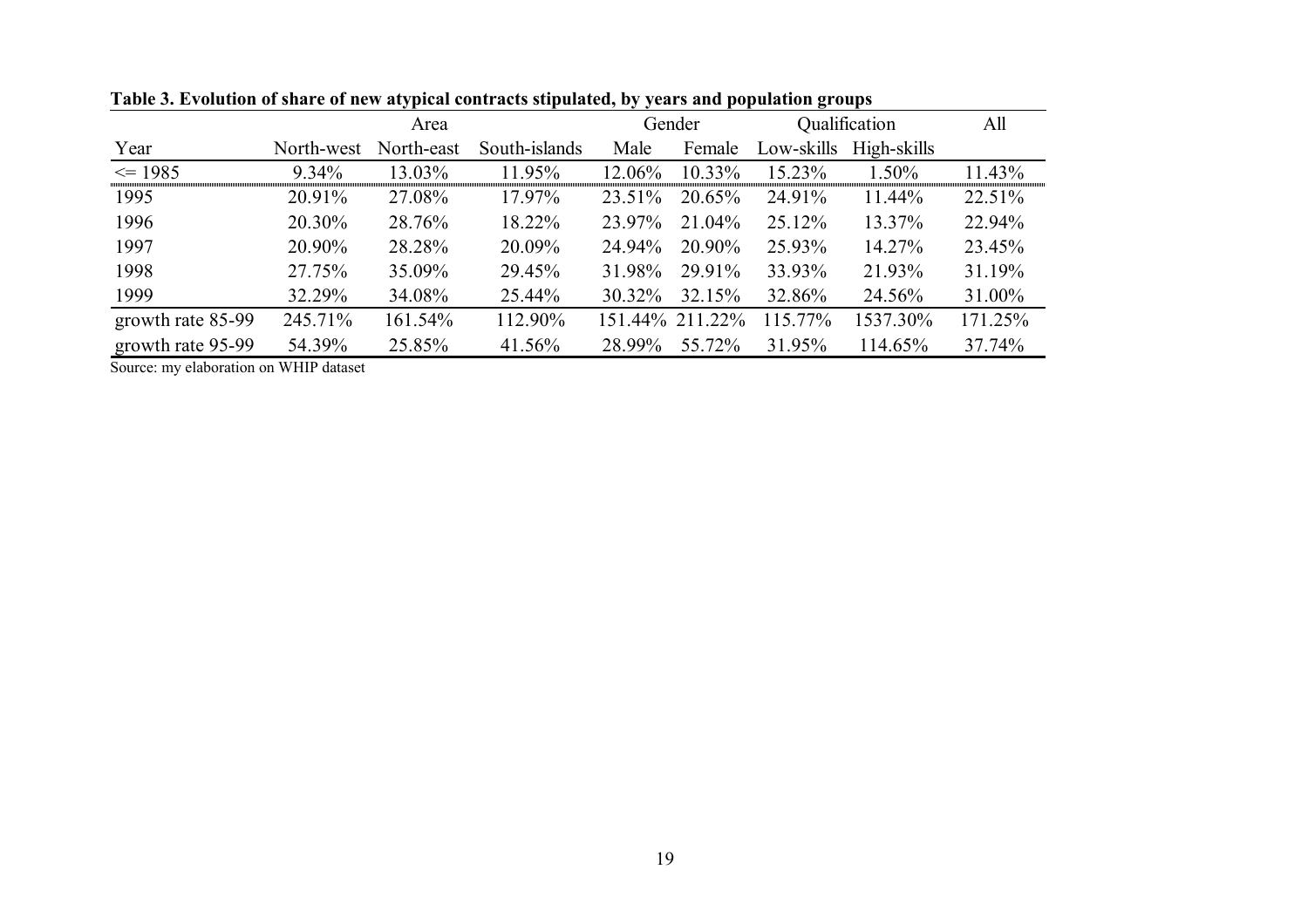|                  | Pre-reform       |       |       |                    |                 |       |                 |       |                  | Post-reform |                 |       |                |       |                 |       |
|------------------|------------------|-------|-------|--------------------|-----------------|-------|-----------------|-------|------------------|-------------|-----------------|-------|----------------|-------|-----------------|-------|
|                  | All (obs. 94160) |       |       | PC (obs. $37614$ ) | AC (obs. 14622) |       | NW (obs. 41924) |       | All (obs. 43675) |             | PC (obs. 16647) |       | AC (obs. 7485) |       | NW (obs. 19543) |       |
| Variables        | Mean             | s.e.  | Mean  | s.e.               | Mean            | s.e.  | Mean            | s.e.  | Mean             | s.e.        | Mean            | s.e.  | Mean           | s.e.  | Mean            | s.e.  |
| Age              | 22.15            | 4.16  | 23.17 | 3.87               | 18.95           | 3.21  | 22.35           | 4.15  | 24.25            | 4.30        | 25.32           | 3.88  | 21.60          | 3.97  | 24.36           | 4.33  |
| Male             | 0.65             | 0.48  | 0.64  | 0.48               | 0.67            | 0.47  | 0.65            | 0.48  | 0.62             | 0.49        | 0.62            | 0.49  | 0.63           | 0.48  | 0.62            | 0.49  |
| North-West       | 0.28             | 0.45  | 0.30  | 0.46               | 0.28            | 0.45  | 0.27            | 0.44  | 0.30             | 0.46        | 0.32            | 0.47  | 0.30           | 0.46  | 0.29            | 0.45  |
| North-East       | 0.31             | 0.46  | 0.28  | 0.45               | 0.37            | 0.48  | 0.31            | 0.46  | 0.29             | 0.45        | 0.27            | 0.44  | 0.33           | 0.47  | 0.30            | 0.46  |
| Centre           | 0.18             | 0.38  | 0.18  | 0.38               | 0.17            | 0.38  | 0.18            | 0.38  | 0.19             | 0.39        | 0.18            | 0.39  | 0.19           | 0.39  | 0.20            | 0.40  |
| South-Islands    | 0.23             | 0.42  | 0.24  | 0.43               | 0.17            | 0.37  | 0.25            | 0.43  | 0.22             | 0.41        | 0.23            | 0.42  | 0.19           | 0.39  | 0.22            | 0.42  |
| Low skills       | 0.82             | 0.38  | 0.76  | 0.42               | 0.91            | 0.28  | 0.84            | 0.36  | 0.79             | 0.41        | 0.74            | 0.44  | 0.84           | 0.36  | 0.81            | 0.39  |
| High skills      | 0.18             | 0.38  | 0.24  | 0.42               | 0.09            | 0.28  | 0.16            | 0.36  | 0.21             | 0.41        | 0.26            | 0.44  | 0.16           | 0.36  | 0.19            | 0.39  |
| <b>Buildings</b> | 0.15             | 0.36  | 0.15  | 0.35               | 0.15            | 0.36  | 0.16            | 0.37  | 0.12             | 0.32        | 0.11            | 0.31  | 0.12           | 0.32  | 0.12            | 0.33  |
| Tourism          | 0.17             | 0.37  | 0.16  | 0.37               | 0.13            | 0.34  | 0.18            | 0.39  | 0.15             | 0.35        | 0.14            | 0.34  | 0.11           | 0.31  | 0.17            | 0.38  |
| Other sectors    | 0.68             | 0.47  | 0.69  | 0.46               | 0.71            | 0.45  | 0.66            | 0.47  | 0.74             | 0.44        | 0.75            | 0.43  | 0.77           | 0.42  | 0.71            | 0.45  |
| Wage             | 45.71            | 40.88 | 52.09 | 43.79              | 34.81           | 35.36 | 43.79           | 38.93 | 53.65            | 49.10       | 57.06           | 54.37 | 43.64          | 28.53 | 54.58           | 50.08 |
| Part-time        | 0.08             | 0.26  | 0.10  | 0.30               | 0.03            | 0.16  | 0.07            | 0.26  | 0.13             | 0.33        | 0.15            | 0.36  | 0.07           | 0.26  | 0.12            | 0.33  |
| Tenure           | 19.86            | 25.96 | 19.70 | 26.77              | 6.89            | 14.26 | 24.52           | 26.82 | 27.77            | 34.93       | 28.97           | 36.38 | 12.51          | 22.51 | 32.59           | 35.95 |
| Zero AC exp      | 0.58             | 0.49  | 0.68  | 0.47               | 0.63            | 0.48  | 0.48            | 0.50  | 0.58             | 0.49        | 0.66            | 0.47  | 0.60           | 0.49  | 0.50            | 0.50  |
| One AC exps      | 0.25             | 0.44  | 0.19  | 0.39               | 0.23            | 0.42  | 0.32            | 0.47  | 0.24             | 0.43        | 0.19            | 0.39  | 0.23           | 0.42  | 0.29            | 0.45  |
| Two AC exps      | 0.10             | 0.30  | 0.08  | 0.26               | 0.09            | 0.29  | 0.12            | 0.33  | 0.10             | 0.30        | 0.08            | 0.28  | 0.10           | 0.30  | 0.12            | 0.32  |
| Three AC exps    | 0.06             | 0.24  | 0.05  | 0.22               | 0.06            | 0.23  | 0.08            | 0.27  | 0.08             | 0.27        | 0.07            | 0.25  | 0.07           | 0.26  | 0.09            | 0.29  |
| First contract   | 0.51             | 0.50  | 0.68  | 0.47               | 0.11            | 0.31  | 0.51            | 0.50  | 0.54             | 0.50        | 0.67            | 0.47  | 0.21           | 0.41  | 0.55            | 0.50  |
| Empl. Growth     | $-0.02$          | 1.01  | 0.02  | 0.96               | 0.13            | 0.97  | $-0.11$         | 1.05  | 0.85             | 0.17        | 0.85            | 0.17  | 0.87           | 0.16  | 0.84            | 0.17  |

**Table 4. Descriptive Statistics by origin state**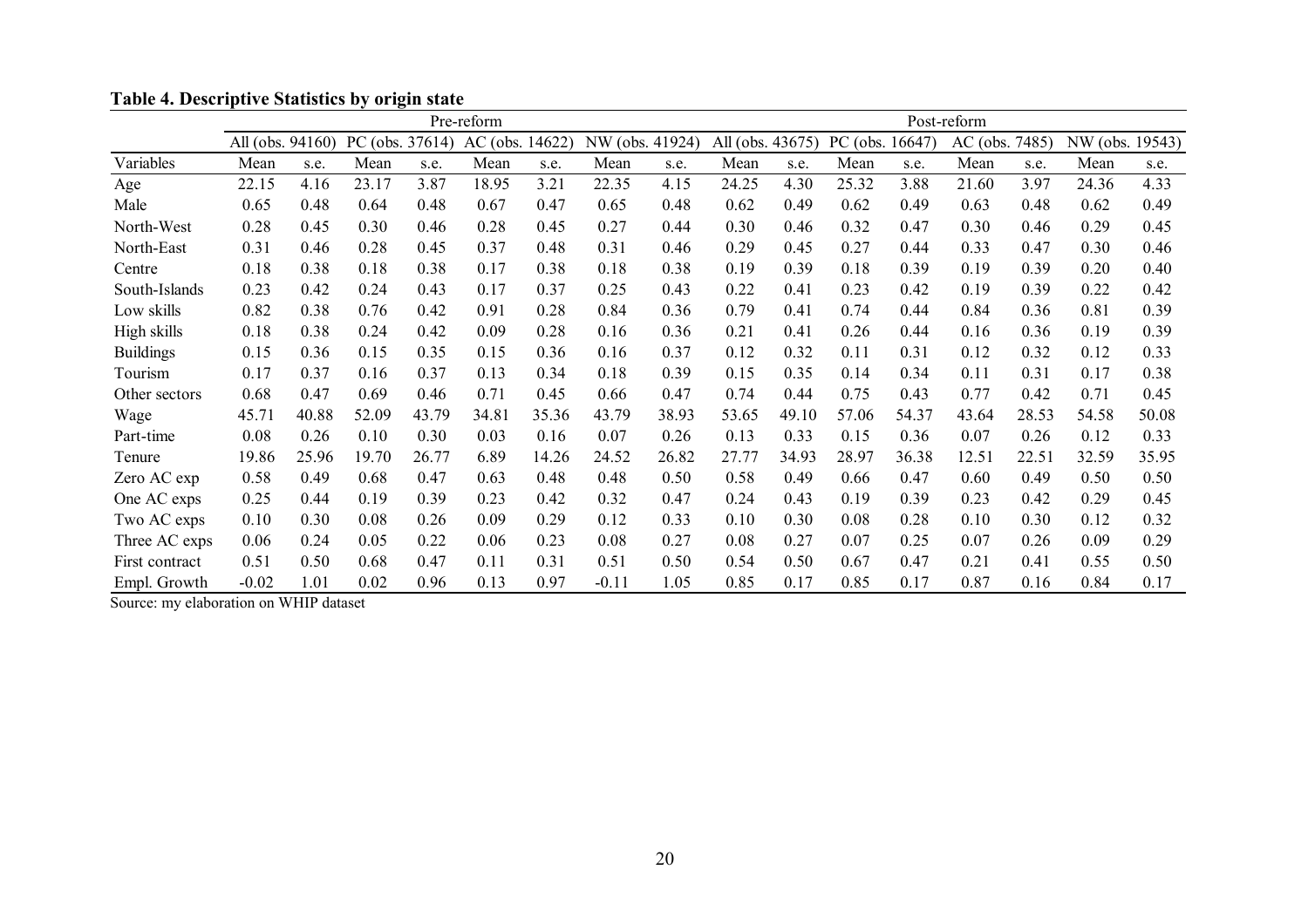|                |                  | PC-PC             |              | PC-AC              | mouch mazar a rate estimates with unobserved neterogeneity (FTC reform)<br>PC-NW |         | $AC-PC$             | AC-AC                 | AC-NW              | NW-PC             | NW-AC              |
|----------------|------------------|-------------------|--------------|--------------------|----------------------------------------------------------------------------------|---------|---------------------|-----------------------|--------------------|-------------------|--------------------|
| covariates     | b.               | s.e               | h            | s.e                | b.<br>s.e                                                                        | b.      | s.e                 | <sub>b</sub><br>s.e   | b.<br>s.e          | h<br>s.e          | h.<br>s.e          |
| age            | 0.54             | $0.05$ ***        | 0.41         | $0.21$ **          | 0.22<br>$0.02$ ***                                                               | 0.89    | $0.11$ ***          | $-0.34$ 0.17 **       | 0.19<br>$0.03$ *** | $0.46$ $0.02$ *** | $-0.59$ 0.04 ***   |
| age square     | $-0.01$          | $0.00$ ***        | $-0.01$      | $0.00**$           | $0.00\ 0.00$ ***                                                                 | $-0.02$ | $0.00$ ***          | 0.00<br>0.01          | $-0.01$ 0.00 ***   | $-0.01$ 0.00 ***  | $0.00$ ***<br>0.01 |
| male           | 0.31             | $0.05$ ***        | 0.87         | $0.19$ ***         | $0.04$ $0.02$ **                                                                 | 0.26    | $0.08$ ***          | $0.43 \quad 0.12$ *** | 0.03<br>0.02       | $0.02 \quad 0.02$ | $0.14$ $0.03$ ***  |
| north-west     | 0.31             | $0.06$ ***        | 0.25         | 0.23               | $-0.11$ 0.02 ***                                                                 | 0.62    | $0.10***$           | $0.34$ 0.16 **        | 0.03<br>0.01       | $0.19$ $0.02$ *** | $0.17$ $0.05$ ***  |
| north-east     | 0.25             | $0.06$ ***        | 0.74         | $0.23$ ***         | $0.07$ $0.02$ ***                                                                | 0.24    | $0.10**$            | $0.55$ $0.15$ ***     | $0.19$ $0.03$ ***  | $0.19$ $0.02$ *** | $0.31$ $0.04$ ***  |
| south-islands  | $-0.45$          | $0.07$ ***        | $-0.91$      | 0.31<br>***        | $0.16$ $0.02$ ***                                                                | $-112$  | $0.17$ ***          | $-0.87$ 0.22 ***      | $-0.05$ 0.03 $*$   | $-0.12$ 0.02 ***  | $-0.57$ 0.05 ***   |
| low skills     | 0.01             | 0.05              | 0.26         | 0.22               | $0.21 \quad 0.02$ ***                                                            | $-0.19$ | $0.10*$             | $-0.03$ 0.26          | $-0.02$ 0.04       | $-0.04$ 0.02 *    | $0.07$ 0.05        |
| building       | 0.26             | $0.05$ ***        | 0.01         | 0.21               | $0.31$ $0.02$ ***                                                                | $-0.17$ | $0.10*$             | $-0.28$ 0.15 **       | $0.07$ $0.03$ **   | $0.00 \quad 0.02$ | $-0.08$ 0.04 **    |
| tourism        | $-0.17$          | $0.07$ **         |              | $-0.94$ $0.33$ *** | $0.78$ $0.02$ ***                                                                | $-0.69$ | $0.19$ ***          | $-0.59$ 0.23 ***      | $0.67$ $0.03$ ***  | $0.18$ $0.02$ *** | $-0.27$ 0.04 ***   |
| wage           | 0.00             | $0.00$ ***        |              | $-0.02$ 0.00 ***   | $-0.01$ 0.00 ***                                                                 | 0.00    | $0.00$ ***          | $-0.04$ 0.01 ***      | $-0.02$ 0.00 ***   | $0.00~0.00$ ***   | $0.00 \, 0.00$ *** |
| part-time      | 0.04             | 0.07              | 0.51         | $0.27*$            | $0.10$ $0.03$ ***                                                                | $-0.49$ | $0.23$ **           | $-0.34$ 0.52          | $0.06$ 0.06        | $-0.18$ 0.03 ***  | $-0.09$ 0.07       |
| tenure         | 0.00             | $0.00**$          | $-0.01$      | $0.00*$            | $-0.01$ 0.00 ***                                                                 | 0.00    | $0.00$ **           | $0.00\ 0.00$          | $-0.01$ 0.00 ***   | $-0.01$ 0.00 ***  | $-0.02$ 0.00 ***   |
| 1 AC exp       | $-0.27$          | $0.06$ ***        | $-0.29$ 0.27 |                    | $-0.35$ 0.03 ***                                                                 |         | $-1, 24, 0, 10$ *** | $-0.70$ 0.14 ***      | $-0.73$ 0.04 ***   | $-0.24$ 0.02 ***  | $0.22 \ 0.06$ ***  |
| 2 AC exp       |                  | $-0.25$ 0.08 ***  | $-0.46$ 0.36 |                    | $-0.38$ 0.04 ***                                                                 | $-127$  | $0.13$ ***          | $-1.02$ 0.22 ***      | $-0.72$ 0.07 ***   | $-0.29$ 0.03 ***  | $0.00 \quad 0.07$  |
| $3+AC$ exp     | $-0.16$ 0.10 $*$ |                   | 0.27         | 0.35               | $-0.32$ 0.04 ***                                                                 |         | $-1.35$ 0.16 ***    | $-0.53$ 0.24 **       | $-0.69$ 0.08 ***   | $-0.11$ 0.04 ***  | $-0.07$ 0.09       |
| first contract |                  | $-0.31$ 0.06 ***  | $-0.37$ 0.25 |                    | $-0.26$ 0.03 ***                                                                 | 0.65    | $0.10***$           | $0.57$ 0.19 ***       | $0.25$ $0.03$ ***  | $0.02 \quad 0.02$ | $-0.56$ 0.06 ***   |
| empl growth    | $-0.13$          | $0.02$ ***        |              | $-0.16$ 0.07 **    | $-0.11$ $0.01$ ***                                                               | 0.01    | 0.04                | $-0.06$ 0.05          | $-0.06$ 0.01 ***   | $-0.01$ 0.01 $*$  | $0.02$ 0.01        |
| constant       |                  | $-12.02$ 0.61 *** |              | $-11.44$ 2.41 ***  | $-4.57$ 0.23 ***                                                                 |         | $-16.64$ 1.19 ***   | $-1.46$ 1.79          | $-3.91$ 0.34 ***   | $-8.71$ 0.22 ***  | $3.99$ 0.43 ***    |
| log-likelihood |                  | $-9730.9$         |              | $-1148.7$          | $-37913.4$                                                                       |         | $-2874.1$           | $-1915.5$             | $-17581.8$         | $-33177.3$        | $-18670.5$         |
| observations   |                  |                   |              | 37614              |                                                                                  |         |                     | 14622                 |                    |                   | 41924              |
| individuals    |                  |                   |              | 18741              |                                                                                  |         |                     | 9571                  |                    |                   | 18313              |
| failures       |                  | 3340              |              | 193                | 23351                                                                            |         | 898                 | 457                   | 11647              | 25949             | 7256               |

**Table 5a. MPH model hazard rate estimates with unobserved heterogeneity (Pre-reform)**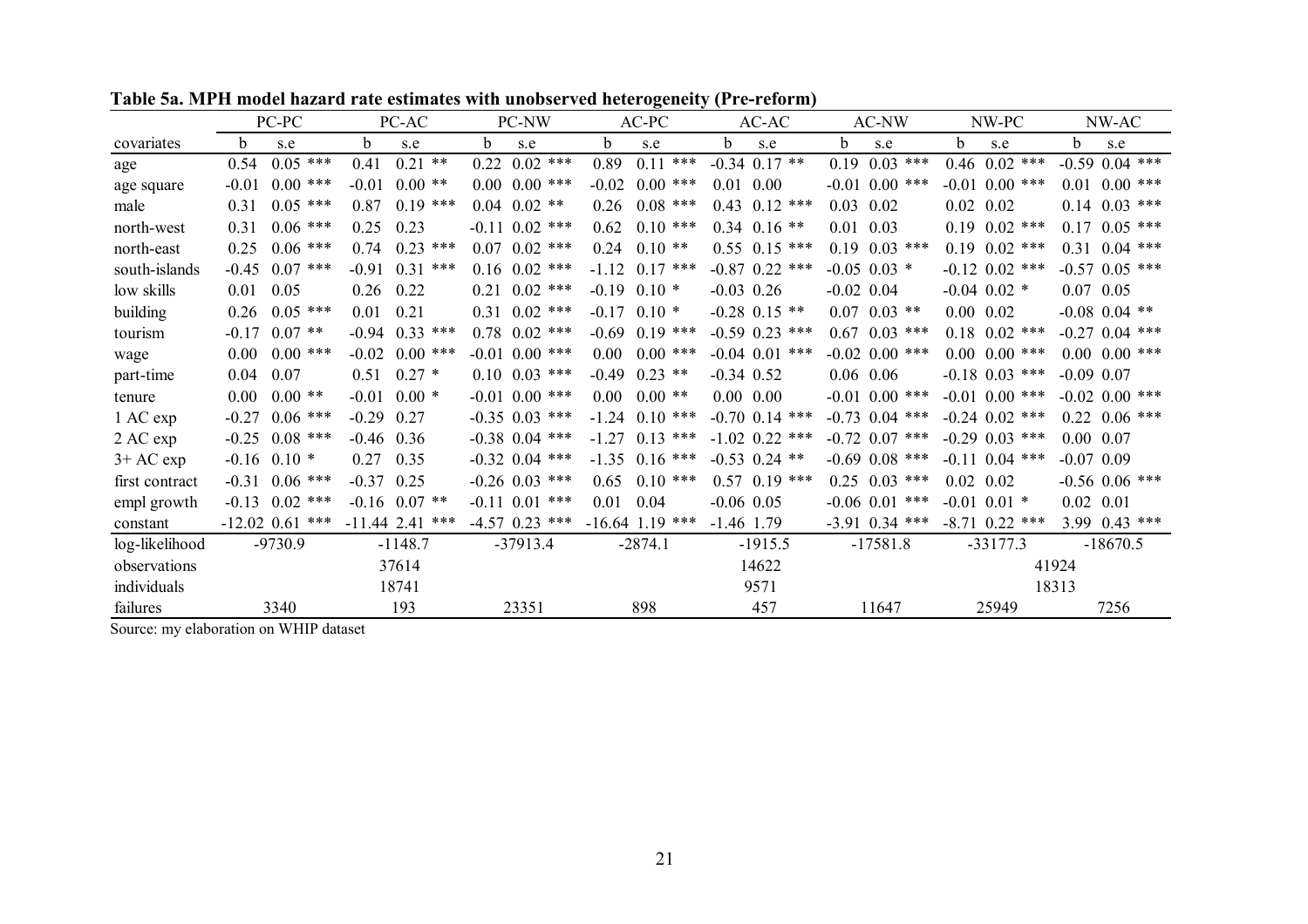|                | PC-PC               | PC-AC      | PC-NW              | $AC-PC$               | $\epsilon$ . $\epsilon$ , $\epsilon$ , $\epsilon$ , $\epsilon$ , $\epsilon$ , $\epsilon$ , $\epsilon$ , $\epsilon$ , $\epsilon$ , $\epsilon$ , $\epsilon$ , $\epsilon$ , $\epsilon$ , $\epsilon$ , $\epsilon$ , $\epsilon$ , $\epsilon$ , $\epsilon$ , $\epsilon$ , $\epsilon$ , $\epsilon$ , $\epsilon$ , $\epsilon$ , $\epsilon$ , $\epsilon$ , $\epsilon$ , $\epsilon$ , $\epsilon$ , $\epsilon$ , $\epsilon$ , $\epsilon$<br>AC-AC | AC-NW              | NW-PC                 | NW-AC             |
|----------------|---------------------|------------|--------------------|-----------------------|----------------------------------------------------------------------------------------------------------------------------------------------------------------------------------------------------------------------------------------------------------------------------------------------------------------------------------------------------------------------------------------------------------------------------------------|--------------------|-----------------------|-------------------|
| covariates     | h<br>s.e            |            | b<br>s.e           | b<br>s.e              | b.<br>s.e                                                                                                                                                                                                                                                                                                                                                                                                                              | b.<br>s.e          | b<br>s.e              | h<br>s.e          |
| age            | 0.35                | $0.14$ *** | $-0.25$ 0.04 ***   | $0.22$ ***<br>0.89    | 0.59<br>$0.24$ ***                                                                                                                                                                                                                                                                                                                                                                                                                     | $-0.26$ 0.04 ***   | 0.52<br>0.04          | 0.05<br>0.10      |
| age square     | $-0.01$<br>$0.00**$ |            | $0.00 \, 0.00$ *** | $-0.02$<br>$0.00$ *** | $-0.01$<br>$0.01$ ***                                                                                                                                                                                                                                                                                                                                                                                                                  | $0.01$ $0.00$ ***  | $0.00$ ***<br>$-0.01$ | $0.00~0.00$ ***   |
| male           | 0.11<br>0.09        |            | $-0.06$ 0.03 **    | $0.17$ ***<br>0.48    | $-0.16$<br>0.16                                                                                                                                                                                                                                                                                                                                                                                                                        | $0.08$ $0.04$ **   | $0.03$ ***<br>019     | $0.03$ 0.04       |
| north-west     | 0.13<br>0.11        |            | $-0.14$ 0.04 ***   | $0.22$ ***<br>0.57    | $0.25$ **<br>0.61                                                                                                                                                                                                                                                                                                                                                                                                                      | $-0.09$ 0.05 $*$   | $0.04$ ***<br>0.24    | $0.14$ $0.05$ **  |
| north-east     | 0.05<br>0.11        |            | 0.05<br>0.04       | $0.22$ ***<br>0.69    | 0.77<br>$0.25$ ***                                                                                                                                                                                                                                                                                                                                                                                                                     | $0.08$ 0.05        | $0.32$ $0.04$ ***     | $0.20$ $0.05$ *** |
| south-islands  | $-0.78$             | $0.14$ *** | 0.05<br>0.04       | $-1.16$ 0.37 ***      | $-0.47$<br>0.35                                                                                                                                                                                                                                                                                                                                                                                                                        | $-0.14$ 0.06 **    | $-0.20$ 0.04 ***      | $-0.46$ 0.07 ***  |
| low skills     | 0.42                | $0.10$ *** | $0.03$ ***<br>0.43 | 0.29<br>0.22          | $-0.09$<br>0.23                                                                                                                                                                                                                                                                                                                                                                                                                        | $0.31$ $0.07$ ***  | $-0.19$ 0.03 ***      | $-0.14$ 0.06 **   |
| building       | 0.12<br>0.12        |            | $0.04$ ***<br>0.33 | $-0.56$ 0.27 **       | $-0.24$<br>0.26                                                                                                                                                                                                                                                                                                                                                                                                                        | $0.18$ $0.05$ ***  | $-0.13$ 0.04 ***      | $-0.19$ 0.06 ***  |
| tourism        | 0.03<br>0.13        | do not     | $0.03$ ***<br>0.73 | $-0.06$ 0.30          | $-0.37$<br>0.32                                                                                                                                                                                                                                                                                                                                                                                                                        | $0.86$ $0.05$ ***  | 0.09<br>$0.04$ **     | $-0.50$ 0.06 ***  |
| wage           | 0.00<br>0.00        | converge   | $0.00~0.00$ ***    | 0.00<br>0.00          | $0.00$ ***<br>$0.00\,$                                                                                                                                                                                                                                                                                                                                                                                                                 | $0.00 \, 0.00$ *** | $0.00\ 0.00$          | $0.00~0.00**$     |
| part-time      | $-0.12$<br>0.12     |            | $0.09$ $0.03$ ***  | 0.29<br>0.25          | 0.33<br>$-0.11$                                                                                                                                                                                                                                                                                                                                                                                                                        | $0.06$ 0.07        | $-0.27$ 0.04 ***      | $-0.27$ 0.07 ***  |
| tenure         | 0.00<br>0.00        |            | $-0.01$ 0.00 ***   | $0.00$ ***<br>0.01    | 0.00<br>0.00                                                                                                                                                                                                                                                                                                                                                                                                                           | $-0.01$ 0.00 ***   | $0.00 \quad 0.00$ *** | $0.00~0.00$ ***   |
| 1 AC exp       | $0.13*$<br>0.22     |            | $-0.11$ 0.05 **    | $-0.13$<br>0.19       | 0.20<br>$-0.05$                                                                                                                                                                                                                                                                                                                                                                                                                        | $-0.07$ 0.05       | $-0.10$ 0.04 **       | $0.70$ $0.07$ *** |
| 2 AC exp       | 0.40                | $0.16$ *** | $-0.09$ 0.06       | 0.23<br>0.15          | $0.23$ **<br>0.47                                                                                                                                                                                                                                                                                                                                                                                                                      | $-0.04$ 0.06       | $-0.04$ 0.06          | $0.80$ $0.09$ *** |
| $3+AC$ exp     | $0.18**$<br>0.43    |            | $0.01$ 0.07        | $-0.07$ 0.26          | 0.35<br>0.27                                                                                                                                                                                                                                                                                                                                                                                                                           | $0.04$ 0.07        | $-0.03$ 0.06          | $0.86$ $0.09$ *** |
| first contract | 0.19<br>0.13        |            | $-0.06$ 0.04       | $-0.44$ 0.19 **       | 0.21<br>0.20                                                                                                                                                                                                                                                                                                                                                                                                                           | $0.03$ 0.05        | $0.04$ 0.04           | 0.06 0.07         |
| empl growth    | 0.28<br>0.21        |            | $0.12$ $0.07$ *    | $-0.80$ $0.41$ **     | $-0.51$<br>0.42                                                                                                                                                                                                                                                                                                                                                                                                                        | $-0.44$ 0.10 ***   | $0.17$ $0.07$ **      | $0.55$ $0.10$ *** |
| constant       | $-11.24$ 1.80 ***   |            | 0.57 0.47          | $-17.49$ 2.60 ***     | $-12.13$ 2.61 ***                                                                                                                                                                                                                                                                                                                                                                                                                      | 0.51 0.50          | $-9.98$ 0.46 ***      | $-4.19$ 0.58 ***  |
| log-likelihood | $-3295.5$           |            | $-18264.9$         | $-933.4$              | $-902.9$                                                                                                                                                                                                                                                                                                                                                                                                                               | $-7998.0$          | $-19386.9$            | $-9148.5$         |
| observations   |                     | 16647      |                    |                       | 7485                                                                                                                                                                                                                                                                                                                                                                                                                                   |                    |                       | 19543             |
| individuals    |                     | 12902      |                    |                       | 6334                                                                                                                                                                                                                                                                                                                                                                                                                                   |                    |                       | 14538             |
| failures       | 770                 |            | 7846               | 197                   | 184                                                                                                                                                                                                                                                                                                                                                                                                                                    | 3251               | 8029                  | 2968              |

**Table 5b. MPH model hazard rate estimates with unobserved heterogeneity (Post-reform)**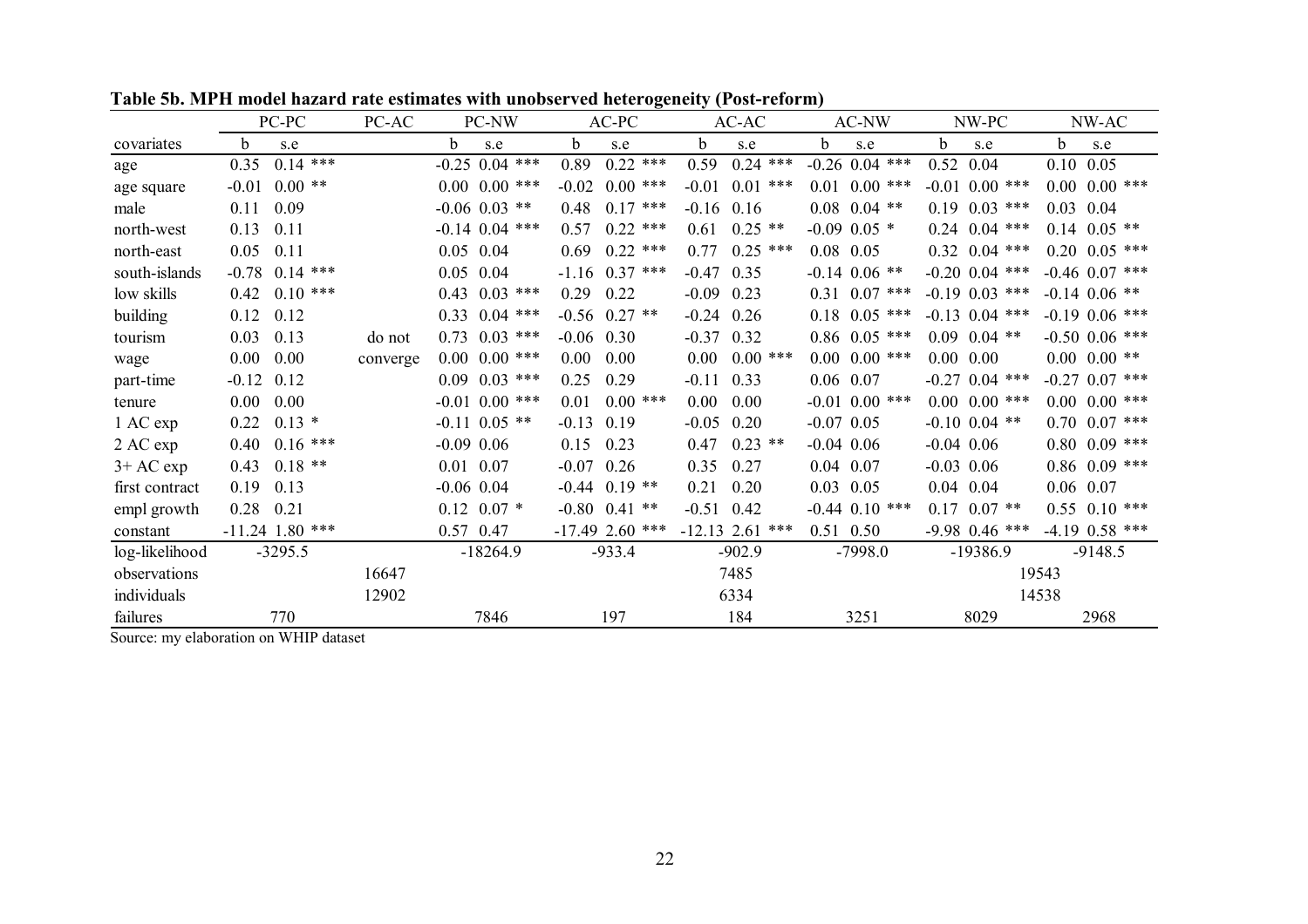|              |            |      | Duration dependence parameter |      |
|--------------|------------|------|-------------------------------|------|
|              | Pre-reform |      | Post-reform                   |      |
| Transition   | estimate   | s.e. | estimate                      | s.e. |
| PC-PC        | 1.24       | 0.02 | 1.09                          | 0.03 |
| PC-AC        | 0.99       | 0.06 | 0.98                          | 0.06 |
| PC-NW        | 0.80       | 0.00 | 0.86                          | 0.01 |
| AC-PC        | 1.54       | 0.04 | 1.10                          | 0.06 |
| $AC-AC$      | 1.24       | 0.05 | 1.08                          | 0.06 |
| <b>AC-NW</b> | 1.02       | 0.01 | 0.89                          | 0.01 |
| NW-PC        | 0.97       | 0.01 | 0.86                          | 0.01 |
| NW-AC        | 0.80       | 0.01 | 0.92                          | 0.01 |

## **Table 6a. Duration dependence without Unobserved Heterogeneity**

Baseline hazard: Weibull specification

Source: my elaboration on WHIP dataset

## **Table 6b. Duration dependence with Unobserved Heterogeneity**

|            |            |      | Duration dependence parameter |                          | Unobserved Heterogeneity |      |             |      |  |  |
|------------|------------|------|-------------------------------|--------------------------|--------------------------|------|-------------|------|--|--|
|            | Pre-reform |      | Post-reform                   |                          | Pre-reform               |      | Post-reform |      |  |  |
| Transition | estimate   | s.e. | estimate                      | s.e.                     | estimate                 | s.e. | estimate    | s.e. |  |  |
| PC-PC      | 1.26       | 0.02 | 1.09                          | 0.03                     | 0.47                     | 0.06 | 1.04        | 0.24 |  |  |
| PC-AC      | 1.00       | 0.06 | ۰                             | $\overline{\phantom{0}}$ | 1.84                     | 1.41 | -           | -    |  |  |
| PC-NW      | 0.82       | 0.00 | 0.89                          | 0.01                     | 0.15                     | 0.01 | 0.19        | 0.03 |  |  |
| $AC-PC$    | 1.54       | 0.04 | 1.10                          | 0.07                     | 0.00                     | 0.00 | 0.00        | 0.00 |  |  |
| $AC-AC$    | 1.29       | 0.05 | 1.08                          | 0.07                     | 0.83                     | 0.33 | 0.00        | 0.01 |  |  |
| AC-NW      | 1.03       | 0.02 | 0.89                          | 0.01                     | 0.01                     | 0.02 | 0.00        | 0.00 |  |  |
| NW-PC      | 1.00       | 0.01 | 0.89                          | 0.01                     | 0.17                     | 0.01 | 0.39        | 0.03 |  |  |
| NW-AC      | 0.94       | 0.01 | 0.92                          | 0.02                     | 0.70                     | 0.05 | 0.01        | 0.06 |  |  |

Baseline hazard: Weibull specification, Unobserved Heterogeneity: Gamma distributed Source: my elaboration on WHIP dataset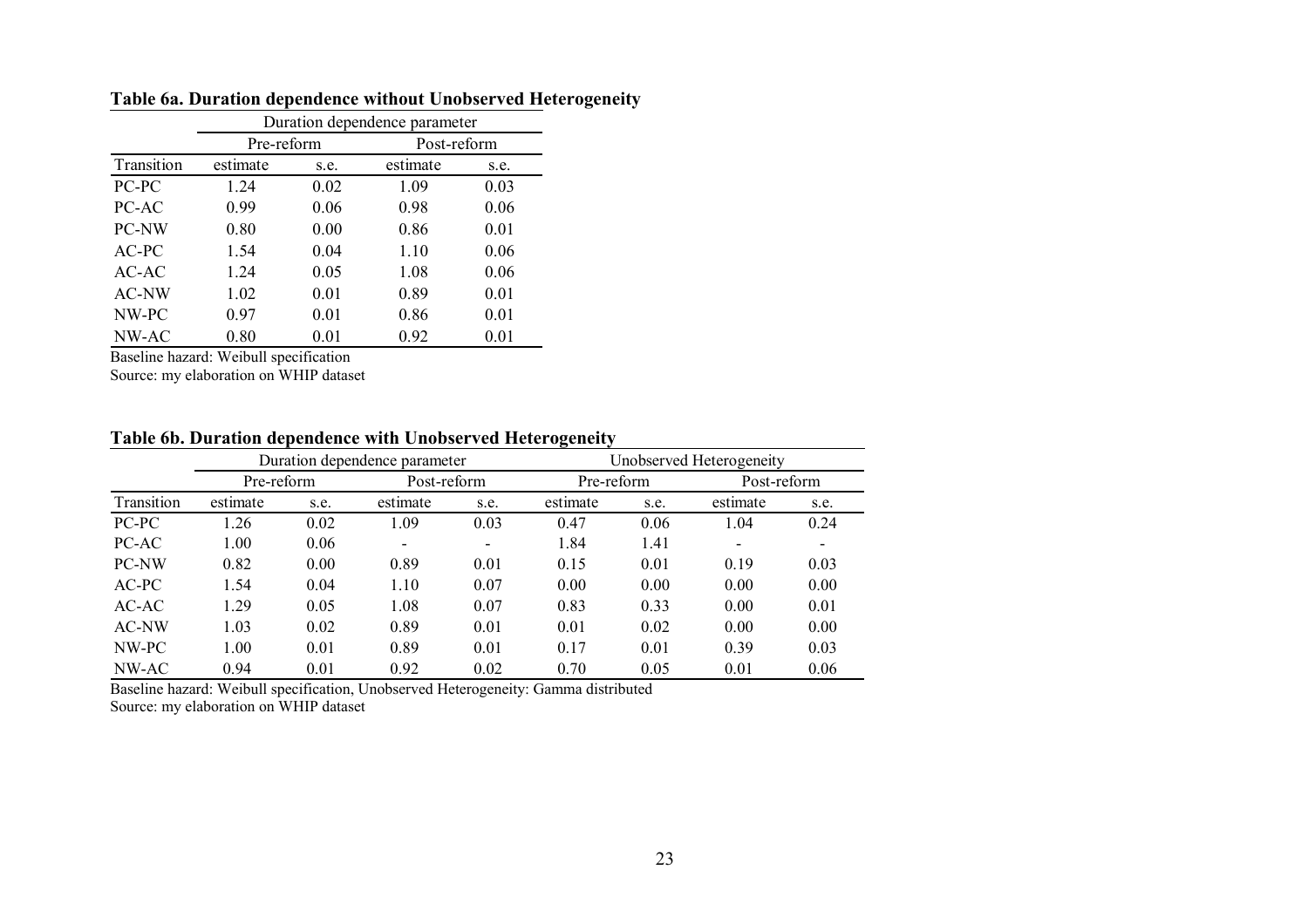

**Figure 1. Monthly predicted Hazard rate: leaving a NW (North-West)** 

Reference category: 25 years old, male, low skills, no buildings, no tourism, no part-time, wage: 50 euro per day, tenure: 20 months, no AC previous experiences, first contract: PC, employment growth: 0.6%.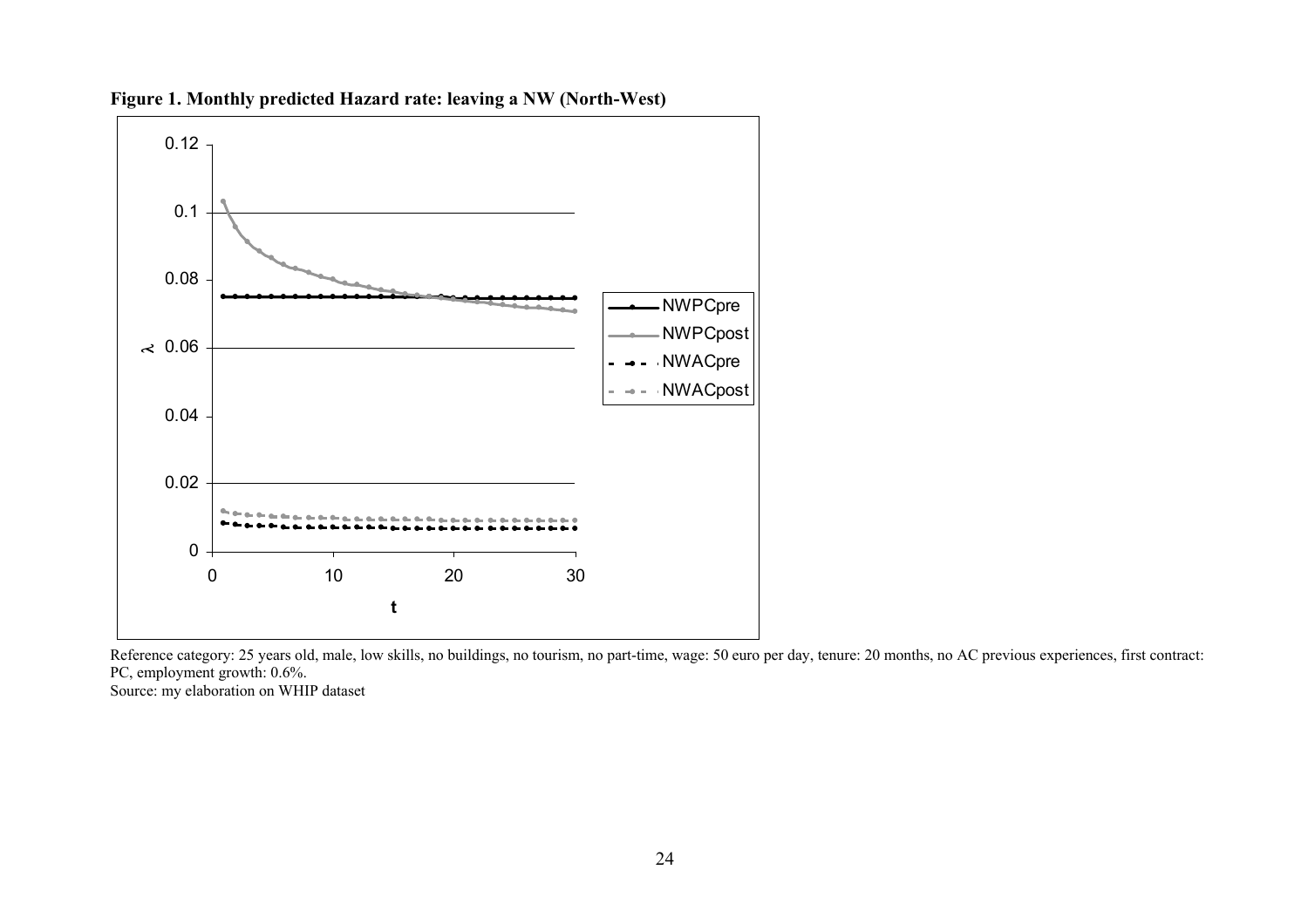

**Figure 2. Monthly predicted Hazard rate: leaving a NW (South-Islands)** 

Reference category: 25 years old, male, low skills, no buildings, no tourism, no part-time, wage: 50 euro per day, tenure: 20 months, no AC previous experiences, first contract: PC, employment growth: 0.6%.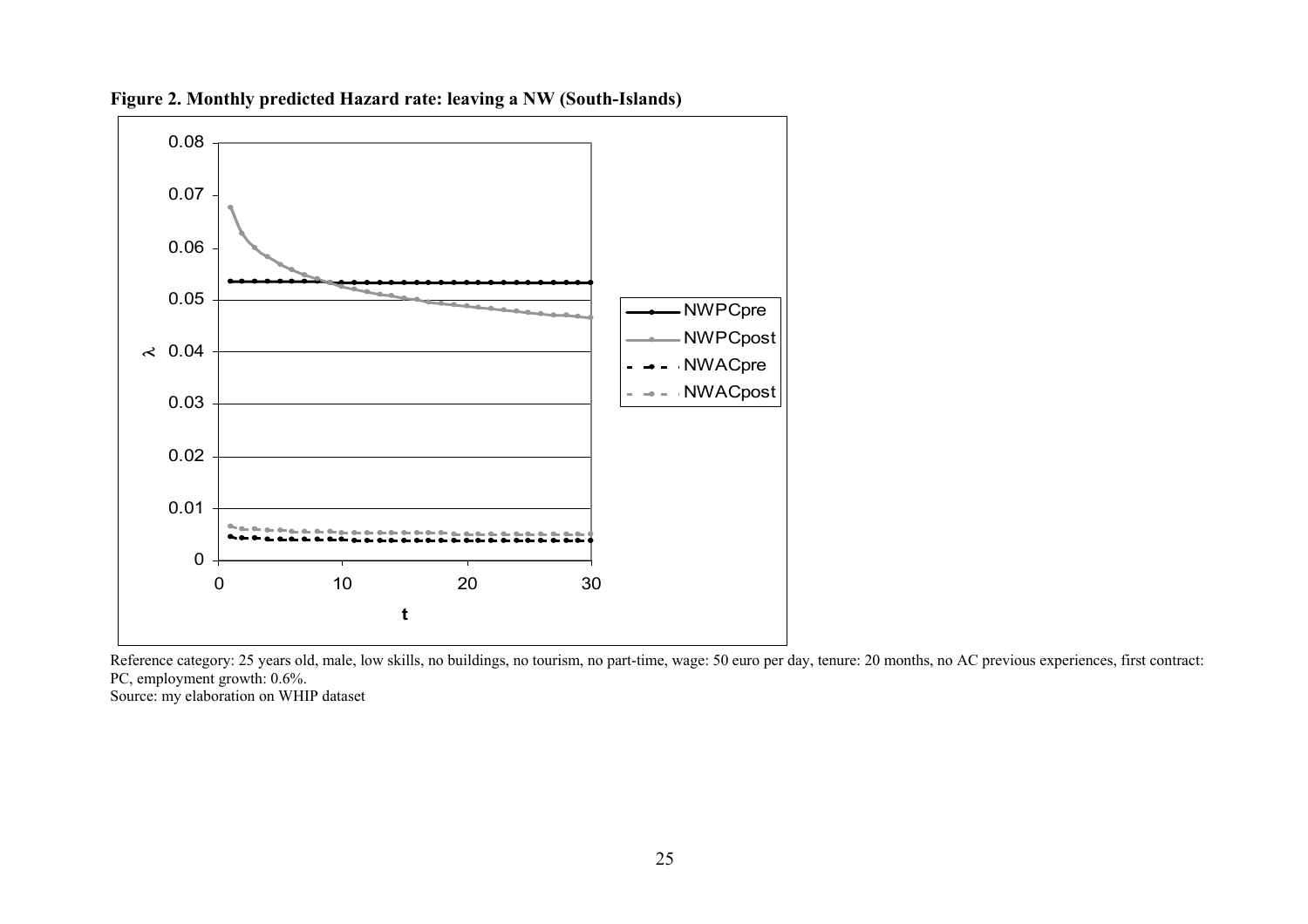

**Figure 3. Monthly predicted Hazard rate: reaching a PC (North-West)** 

Reference category: 25 years old, male, low skills, no buildings, no tourism, no part-time, wage: 50 euro per day, tenure: 20 months, no AC previous experiences, first contract: PC, employment growth: 0.6%.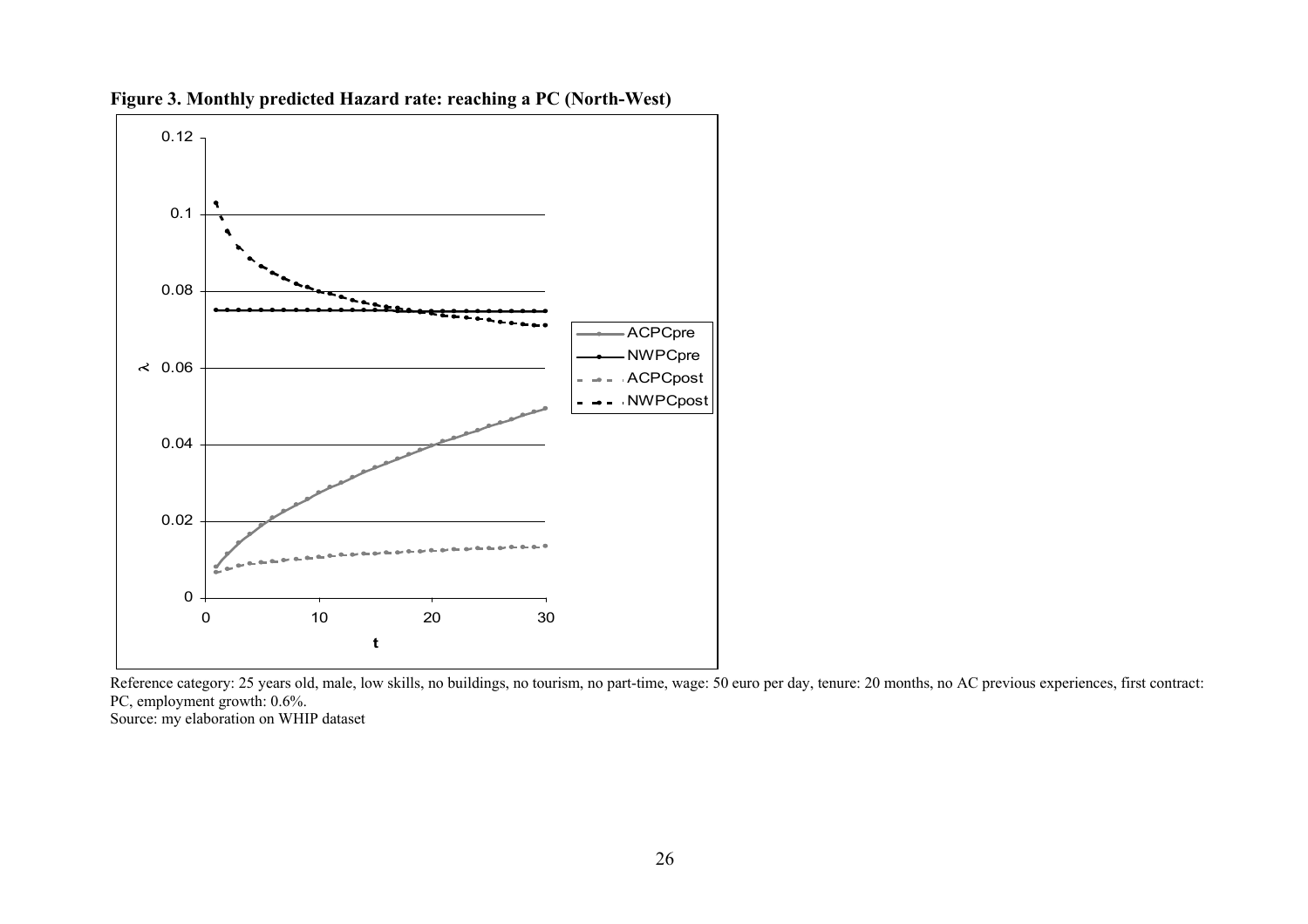



Reference category: 25 years old, male, low skills, no buildings, no tourism, no part-time, wage: 50 euro per day, tenure: 20 months, first contract: PC, employment growth: 0.6%.